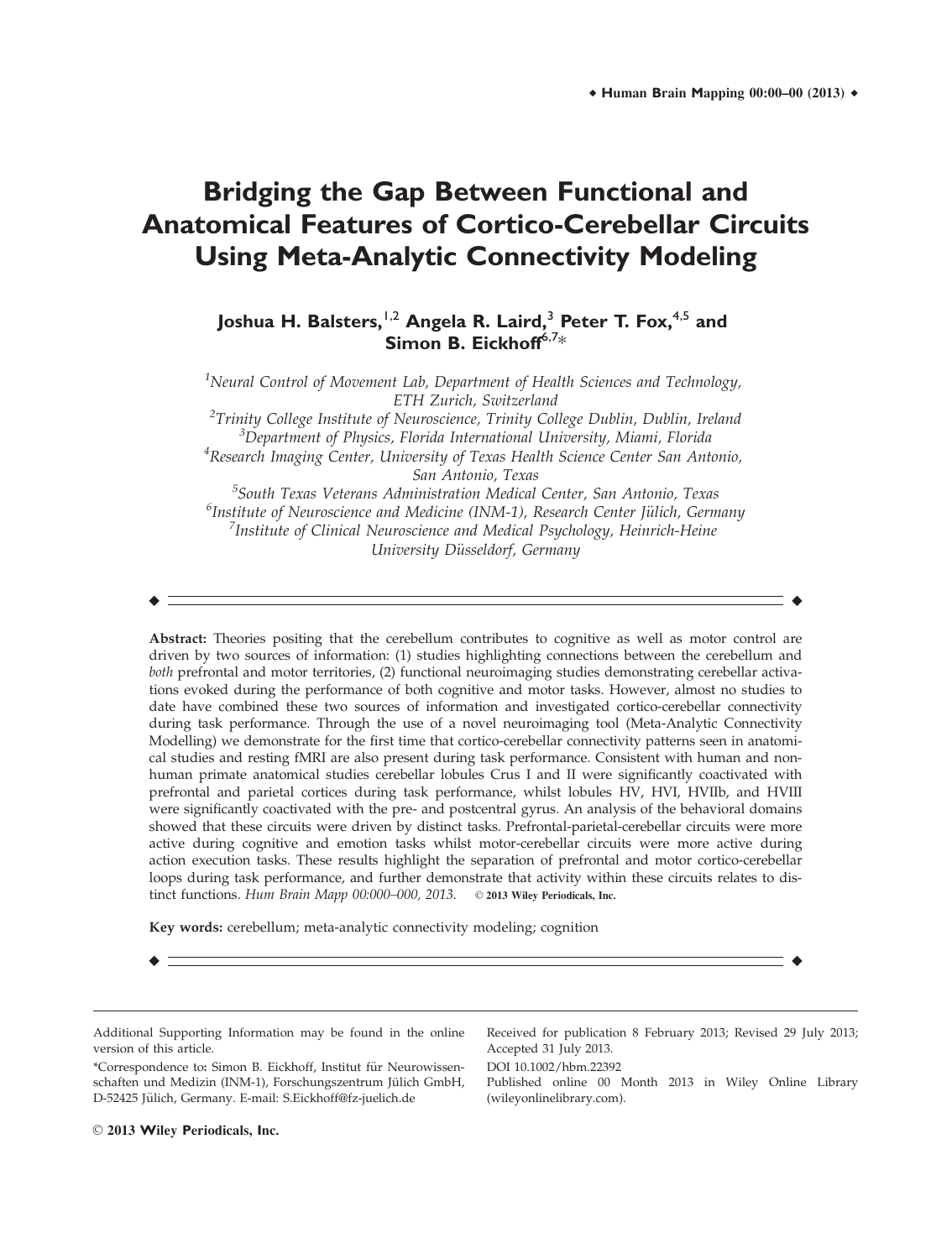#### **INTRODUCTION**

A number of authors have suggested that in order to understand the functional properties of a brain region one must understand its anatomical features and connections [Crick and Koch, 2005; Eickhoff and Grefkes, 2011; Passingham et al., 2002]. A great deal is known about the intrinsic microstructure of the cerebellum [Eccles et al., 1967], and a large number of studies have mapped corticopontine and cortico-cerebellar connections in humans and non-human primates [see Ramnani, 2011; Strick et al., 2009 for review]. Theories of cortico-cerebellar information processing have been in a large part driven by our understanding of cortico-cerebellar connectivity. Studies in both humans [Buckner et al., 2011; Habas et al., 2009; Krienen and Buckner, 2009; O'Reilly et al., 2010; Ramnani et al., 2006] and non-human primates [Kelly and Strick, 2003; Middleton and Strick, 2000, 2001; Schmahmann and Pandya, 1997] have repeatedly demonstrated that the cerebellum receives inputs from a wide range of cortical territories including (but not restricted to) the premotor and primary motor cortices, medial and dorsal prefrontal cortex, and parietal cortex. Studies in nonhuman primates have also suggested that prefrontal and motor corticocerebellar circuits are completely independent of one another and do not exchange information at any point within the loop except for within the frontal lobe. Kelly and Strick [2003] showed in non-human primates that the arm area of the primary motor cortex projected to cerebellar lobules HV, HVI, HVIIb, and HVIII, whilst tracer label injected into the dorsal bank of the sulcus principalis (putatively Walker's Area 46) terminated in cerebellar lobules Crus I and Crus II. These same connections have been shown in humans using resting state fMRI [Buckner et al., 2011; Habas et al., 2009; Krienen and Buckner, 2009; O'Reilly et al., 2010]. Given that the cerebellum receives inputs from prefrontal and parietal regions that are known to process abstract information [Badre and D'Esposito, 2009], and that this information does not integrate with motor cortico-cerebellar circuits, it would suggest that the cerebellum is not solely processing motor information. However, in order to further develop theories of corticocerebellar connectivity it is necessary to corroborate these findings with task-based information.

Along with studies of anatomical and functional connectivity, task-based functional neuroimaging studies have provided a wealth of evidence suggesting that the cerebellum is involved in processing both motor and nonmotor information [see Stoodley, 2012 for review]. Petacchi et al., [2005], Moulton et al. [2010], and Stoodley and Schmahmann [2009] have all conducted meta-analyses investigating task-dependent cerebellar processing. Whilst Petacchi et al. [2005] and Moulton et al., [2010] focused on auditory and pain processing respectively, Stoodley and Schmahmann [2009] investigated cerebellar processing during a variety of tasks ranging from cognitive to motor to emotion. They found that cerebellar lobules Crus I and II were active in studies investigating executive function, working memory, and language tasks, whilst motor control tasks consistently activated cerebellar lobules HV, HVI, and HVIII. This work thus provides further evidence that distinct regions of the cerebellum process distinct forms of information, both motor and associative. Although these findings are in keeping with cortico-cerebellar anatomy (i.e., cerebellar lobules interconnected with prefrontal cortex are active during associative tasks) it is essential to investigate cortico-cerebellar connectivity during task performance in order to ascertain the roles of cortico-cerebellar circuits in cognitive and motor control.

This study uses a novel neuroimaging tool [Meta-Analytic Connectivity Modelling (MACM)] to integrate connectivity information with behavioral information and as such extend our understanding of cortico-cerebellar information processing. MACM assesses brain-wise co-activation patterns of an anatomical region across a large number of databased neuroimaging results [Eickhoff et al., 2011; Laird et al., 2009a]. First, we identified for each voxel of the seed VOI those experiments in the BrainMap database that reported activation at that particular location. By performing an Activation Likelihood Estimation (ALE) meta-analysis over these experiments, we can generate a whole brain activation map showing all the brain regions that are active when voxels in the seed VOI are active. Differences in the coactivation patterns of the respective VOIs can be tested by directly contrasting the regional MACM patterns. Finally, in order to confirm a functional separation between the anatomical VOIs selected in this study we can assess the behavioral domain and paradigm class meta-data of experiments associated with the ensuing clusters. This manuscript describes the application of MACM to cortico-cerebellar connectivity and the ensuing behavioral differences.

#### **METHODS**

#### **Cerebellar VOIs**

Cerebellar lobules of interest were selected based on previous studies of primate cortico-cerebellar connectivity, specifically Kelly and Strick [2003]. Kelly and Strick [2003] is the only study performed on non-human primates that traced anatomical connections from regions of the frontal lobe (dorsal bank of the sulcus principalis (Walker's Area 46; Walker, 1940) and the hand/arm region of the primary motor cortex) all the way to the cerebellar cortex. We decided to restrict our analyses to cerebellar lobules found in Kelly and Strick [2003], namely vermal and hemispheric lobules V, VI, Crus I, Crus II, VIIb, VIIIa and HVIIIb (accounting for 86.34% of the cerebellar cortex; Diedrichsen et al., 2009). There are also additional practical reasons to restrict our analyses to these lobules. For example, many fMRI studies do not include the very posterior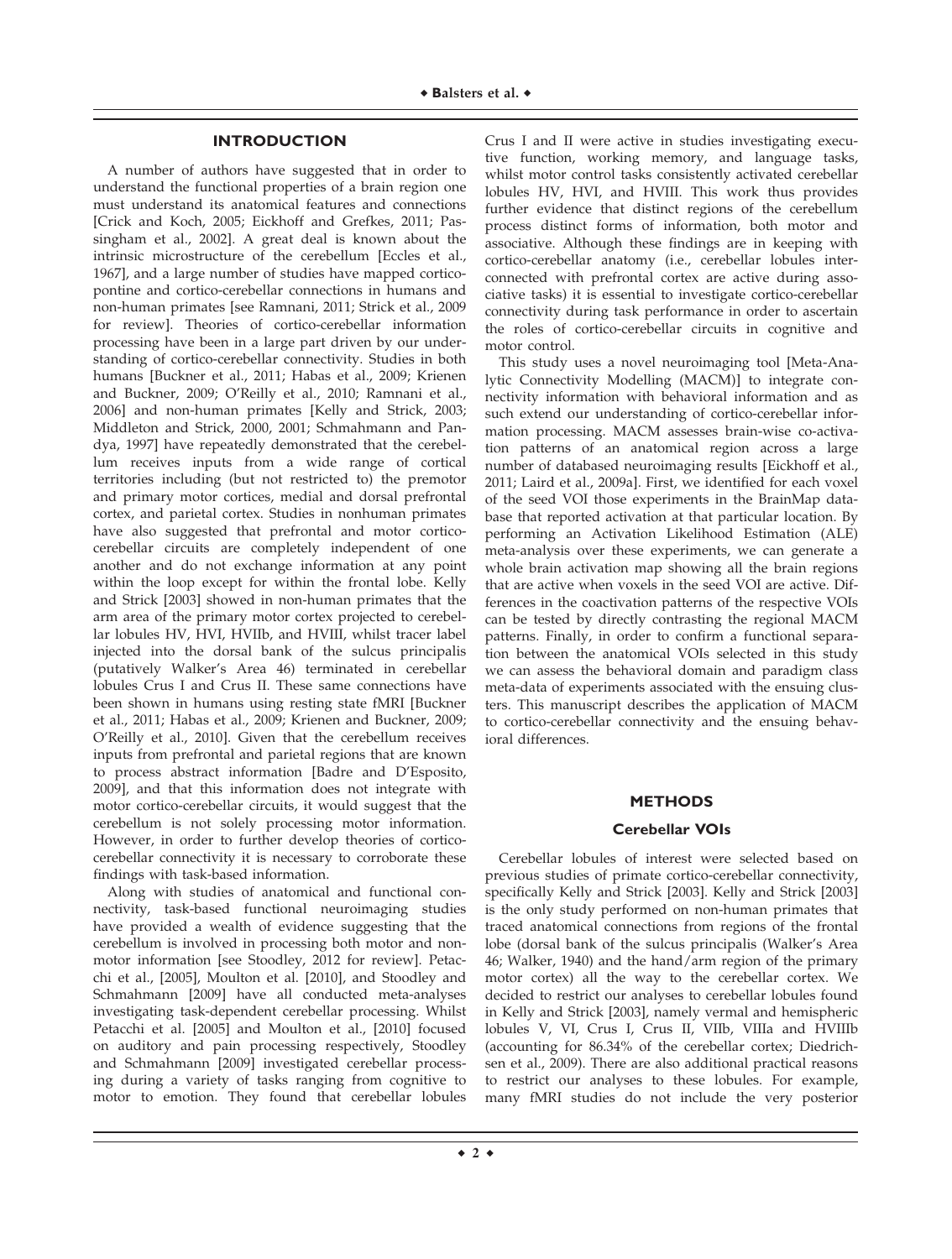

#### **Figure 1.**

Cerebellar lobular masks. Red lobules are classified as "motor" lobules (V, VI, VIIb, and VIII), blue lobules are classified as "prefrontal" lobules (Crus I and Crus II). Masks are overlayed on the FSL standard template moving from anterior-> posterior.

lobules of the cerebellum in the field of view, thus there are fewer studies reporting activations within lobules IX and X. Anterior lobules I-IV can also be contaminated by non-cerebellar signal originating from the occipital lobes directly above them, i.e., the ventral visual cortex [Diedrichsen, 2006]. Cerebellar lobular masks were extracted from the probabilistic cerebellar atlas of Diedrichsen et al. [2009] and combined to create masks of interest (see Fig. 1). For example, the seed mask for the analysis of cerebellar "motor" lobules was created by combining masks of cerebellar lobules V, VI, VIIb, and VIII (red in Fig. 1). The atlas of Diedrichsen et al. [2009] conforms to the anatomical landmarks outlined by Larsell and Jansen [1972]. Using these cerebellar lobules as seeds we investigated differences in task-based connectivity between motor-projecting cerebellar lobules (V, VI, VIIb, VIII) and prefrontalprojecting cerebellar lobules (Crus I and II). We will additionally investigate differences in task-based connectivity between anterior motor-projecting cerebellar lobules (V, VI) and posterior motor-projecting cerebellar lobules (VIIb, VIII), given that posterior motor-projecting cerebellar lobules have selectively expanded in humans compared to nonhuman primates [Balsters et al., 2010].

#### **Meta-Analytic Connectivity Modeling**

The BrainMap database [www.brainmap.org; Fox and Lancaster, 2002; Laird et al., 2005, 2009a, 2011] was employed for the retrieval of relevant neuroimaging experiments. At the time of assessment, the database contained coordinates of reported activation foci and associated meta-data of over 11,000 neuroimaging experiments. For our analysis, only whole brain studies of healthy subjects reporting activation in standard stereotaxic space were considered, while all experiments that investigated age, gender, handedness, training effects or involved a clinical population were excluded. As the first step of the analysis we identified (separately for each seed region) all experiments that featured at least one focus of activation within the respective seed (MNI space). In order to facilitate such filtering, coordinates from Talairach space were converted into MNI coordinates by using Lancaster transformation [Lancaster et al., 2007]. Then, all experiments activating the currently considered seed were identified. The retrieval was solely based on reported activation coordinates, not on any anatomical or functional label.

Functional connectivity of the different seeds was evaluated using meta-analytic connectivity modelling [MACM; Robinson et al., 2012, 2010]. The key idea behind MACM is to assess which brain regions are coactivated above chance with a particular seed region in functional neuroimaging experiments [Eickhoff et al., 2010; Laird et al., 2009b]. MACM entails to first identify all experiments in a database that activate a particular brain region as described above and then test for convergence across (all) foci reported in these experiments. Obviously, as experiments were selected by activation in the seed, highest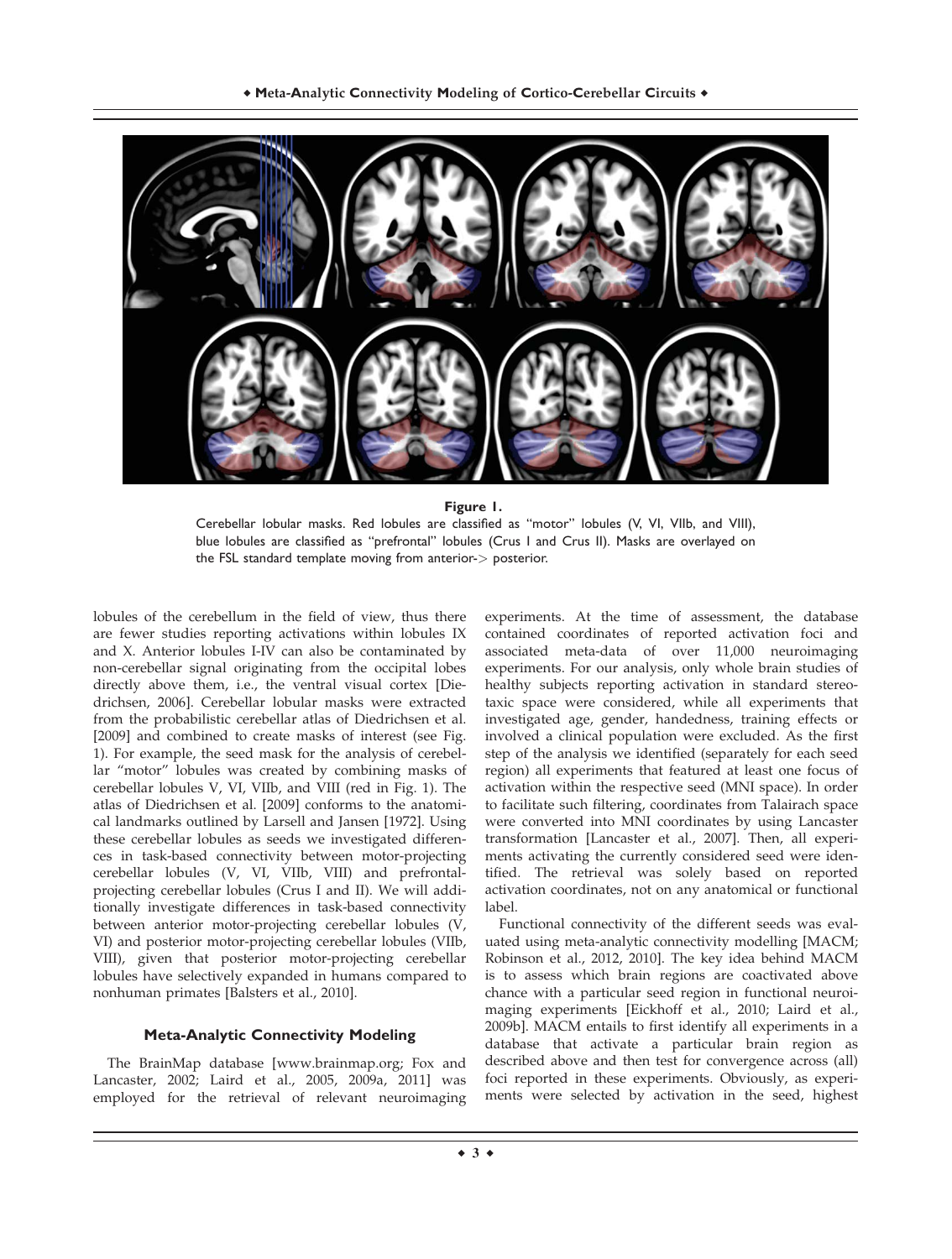convergence will be observed in the seed region. Significant convergence of the reported foci in other brain regions, however, indicates consistent coactivation, i.e., functional connectivity with the seed. The whole brain peak coordinates of the identified experiments were downloaded from BrainMap database for each seed region. Coordinates were analysed with the modified activation likelihood estimation (ALE) algorithm [Eickhoff et al., 2009, 2012] to detect areas of convergence. This approach models each focus as a Gaussian distribution reflecting empirical estimates of the uncertainty of different spatial normalization techniques and intersubject variability as a function of the number of subjects. Modeled activation (MA) maps are calculated for each experiment by combining the Gaussian distributions of the reported foci [Turkeltaub et al., 2012]. Taking the union across these yielded voxel-wise ALE scores that describe the convergence of results at each particular location of the brain. To distinguish "true" convergence between studies from random convergence, i.e., noise, in the proposed revision of the ALE algorithm [Eickhoff et al., 2012], ALE scores are compared to an empirical null-distribution reflecting a random spatial association between experiments [Eickhoff et al., 2012; Turkeltaub et al., 2012]. The p-value of an observed ALE is then given by the proportion of this nulldistribution (precisely, its cumulative density function) corresponding equal or higher ALE values. The ALE maps reflecting the convergence of coactivations with any particular seed region were subsequently thresholded at  $P < 0.05$  cluster-level corrected (cluster-forming threshold: P < 0.001 at voxel-level) and converted into Z-scores for display.

For further investigation of commonalities and distinctions between the functional connectivity of different seeds, conjunction and difference analyses were performed. For conjunction analysis the minimum statistic [Nichols et al., 2005] was used, yielding voxels that showed significant values in both coactivation maps. The result corresponds to the intersection of the (cluster-level corrected) MACM maps [Caspers et al., 2010]. Difference maps were established by calculating the voxel-wise differences of the Z-scores obtained from the ALE maps of the two MACM analyses. When calculating difference maps, activation foci common to both conditions were removed. The difference maps were then tested against an ALE difference map assuming the null-distribution, which was generated from a random bipartition of the pooled experiments underlying either of the two inspected maps, at P < 0.001 [Eickhoff et al., 2011; Rottschy et al., 2012]. To avoid obtaining significant coactivation in voxels of the difference map that do not show significant coactivation on the underlying ALE map, the resulting maps were masked with the main effect of the respective ALE map. Furthermore, only regions with at least 20 cohesive voxels were considered in the resulting difference maps. Finally, anatomical allocation of all results was performed using the SPM Anatomy Toolbox [\[http://www.fz-juelich.de/](http://www.fz-juelich.de/inm/inm-1/spm_anatomy_toolbox)

[inm/inm-1/spm\\_anatomy\\_toolbox,](http://www.fz-juelich.de/inm/inm-1/spm_anatomy_toolbox) Eickhoff et al., 2005, 2006, 2007].

#### **Functional Characterization**

The functional characterization of the cerebellar regions was based on the "Behavioral Domain" and "Paradigm Class" meta-data categories available for each neuroimaging experiment included in the BrainMap database. Behavioral domains include the main categories cognition, action, perception, emotion, and interoception, as well as their related sub-categories. Paradigm classes categorize the specific task employed [see [http://brainmap.org/](http://brainmap.org/scribe/) [scribe/](http://brainmap.org/scribe/) for the complete BrainMap taxonomy; Fox et al., 2005].

In a first step, we determined the individual functional profile of each region of interest by using the probability of a psychological process being present given knowledge of activation in a particular brain region. This likelihood P(Task|Activation) can be derived from P(Activation | Task) as well as P(Task) and P(Activation) using Bayes rule. Significance (at  $P < 0.05$ , corrected for multiple comparisons using Bonferroni's method) was then assessed by means of a chi-squared test [Eickhoff et al., 2011; Laird et al., 2009b; Nickl-Jockschat et al., 2011]. Second, we contrasted the functional profiles of the different regions of interest with each other. For these comparisons, the analysis was constrained to all BrainMap experiments activating either region. From this pool of experiments, the baserate is the apriori probability of any focus to lie in either of the two compared regions [Cieslik et al., 2012]. We then compared the occurrence probabilities of the tasks given activation in the one region (rather than in the other cluster) and assessed them by means of a chi-squared test  $(P < 0.05$ , corrected for multiple comparisons using Bonferroni's method).

#### **RESULTS**

Studies in humans [Buckner et al., 2011; Krienen and Buckner, 2009; O'Reilly et al., 2010] and nonhuman primates [Kelly and Strick, 2003] have shown that cerebellar lobules HV, HVI, HVIIb, and HVIII receive inputs from primary motor cortex, while cerebellar lobules Crus I and Crus II receive inputs from prefrontal and parietal cortices. We begin by establishing whether these connectivity patterns also exist in task-dependent data. The results below are created using masks that are the combination of these cerebellar lobules; however, MACM results for individual cerebellar lobules are available in Supporting Information. Results were calculated from the BrainMap database 24th May 2013.

#### **Connectivity of "Motor" Lobules**

Table I lists regions coactivated with cerebellar lobules HV, HVI, HVIIb, HVIII. The BrainMap database contained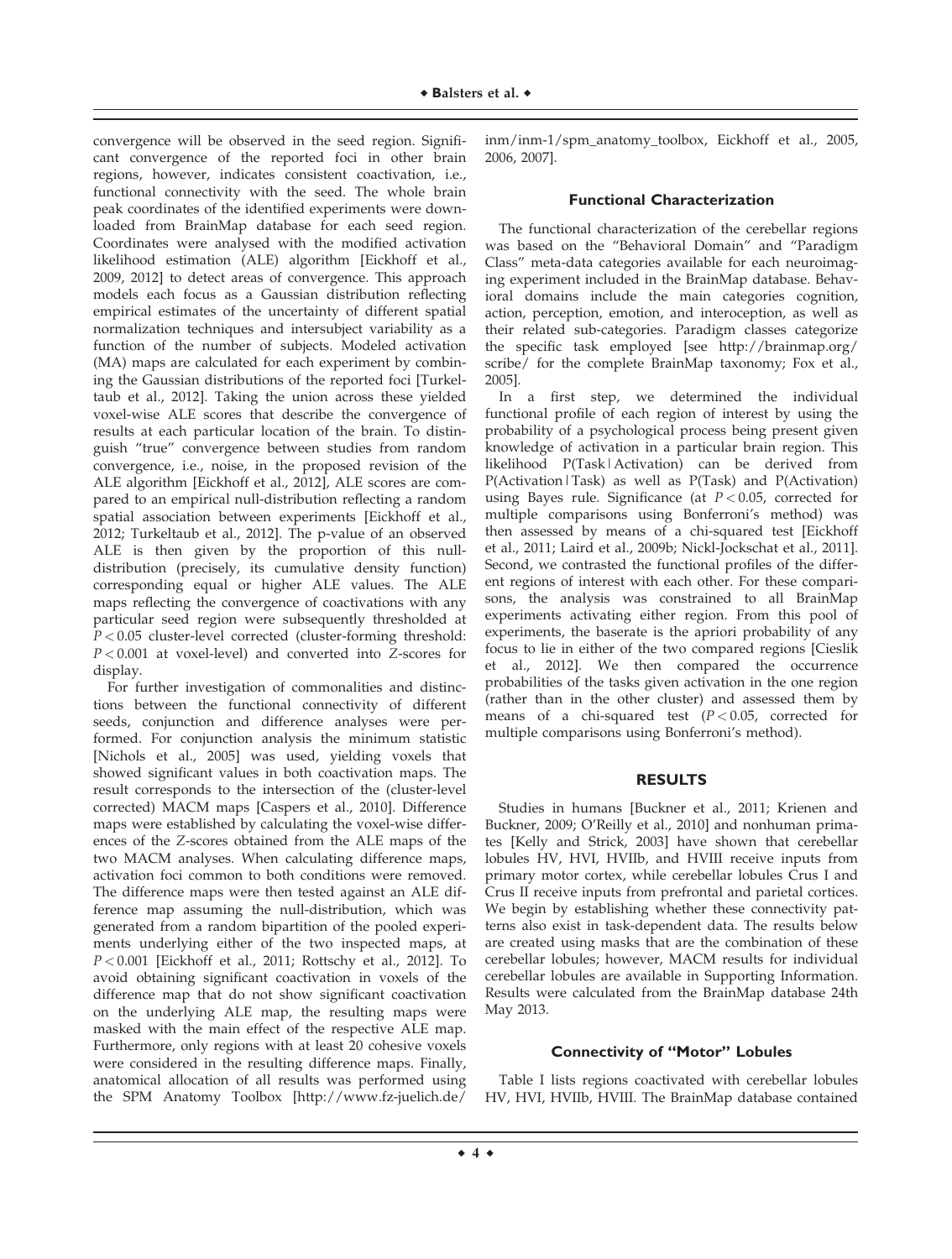| Label                                         | Cluster<br>Size         | Ζ    | Co-ordinate<br>$(x \vee z)$ |                |                | Cytoarchitectonic BA<br>(Probability if available) |
|-----------------------------------------------|-------------------------|------|-----------------------------|----------------|----------------|----------------------------------------------------|
| Cerebellum                                    |                         |      |                             |                |                |                                                    |
| Right Cerebellum                              | 7690                    | 9.14 | 22                          | $-56$          | $-22$          | Lobule VI (95%)                                    |
| Left Cerebellum                               | same cluster            | 8.92 | $-28$                       | $-60$          | $-26$          | Lobule VI (96%)                                    |
| Cerebellar Vermis                             | same cluster            | 8.82 | 6                           | $-64$          | $-18$          | Lobule VI (59%)                                    |
| Frontal Lobe                                  |                         |      |                             |                |                |                                                    |
| Left Insula Lobe                              | 7716                    | 8.86 | $-34$                       | 20             | $\overline{2}$ | Area $6(60\%)$                                     |
| Left Precentral Gyrus                         | same cluster            | 8.77 | $-36$                       | $-18$          | 58             | Area 6 (70%)                                       |
| Left Precentral Gyrus                         | same cluster            | 8.77 | $-50$                       | -6             | 44             | Area 44 (40%)                                      |
| Left Precentral Gyrus                         | same cluster            | 8.75 | $-48$                       | 6              | 32             |                                                    |
| Left Superior Frontal Gyrus                   | same cluster            | 8.75 | $-26$                       | $-4$           | 60             |                                                    |
| Left Inferior Frontal Gyrus (p. Opercularis)  | same cluster            | 8.59 | $-52$                       | 12             | $\theta$       |                                                    |
| Right Insula Lobe                             | 2873                    | 8.83 | 34                          | 20             | $\overline{2}$ |                                                    |
| Right Middle Frontal Gyrus                    | same cluster            | 8.64 | 28                          | $-4$           | 56             |                                                    |
| Right Inferior Frontal Gyrus (p. Opercularis) | same cluster            | 8.61 | 52                          | 12             | 26             | Area 44 (40%)                                      |
| RightPrecentral Gyrus                         | same cluster            | 8.61 | 52                          | $-2$           | 40             | Area 6 (70%)                                       |
| Left SMA                                      | 2752                    | 9.12 | $-2$                        | 6              | 54             | Area $6(60\%)$                                     |
| Right Middle Frontal Gyrus                    | 163                     | 8.01 | 40                          | 40             | 26             |                                                    |
| Right Precentral Gyrus                        | 78                      | 7.57 | 38                          | $-18$          | 60             | Area 6 (80%)                                       |
| Parietal Lobe                                 |                         |      |                             |                |                |                                                    |
| Left Inferior Parietal Lobule                 | 7716 (previous cluster) | 8.72 | $-30$                       | $-56$          | 52             | SPL (7A) (40%)                                     |
| Left SupraMarginal Gyrus                      | same cluster            | 8.63 | $-54$                       | $-24$          | 18             | OP 1 (80%)                                         |
| Left Inferior Parietal Lobule                 | same cluster            | 8.58 | $-42$                       | $-40$          | 42             | hIP3 (20%)                                         |
| Right Inferior Parietal Lobule                | 595                     | 8.59 | 42                          | $-44$          | 46             | hIP2(50%)                                          |
| Right Superior Parietal Lobule                | same cluster            | 8.57 | 32                          | $-56$          | 48             | $hIP3(50\%)$                                       |
| Temporal Lobe                                 |                         |      |                             |                |                |                                                    |
| Right Superior Temporal Gyrus                 | 76                      | 6.03 | 56                          | $-24$          | $\overline{4}$ |                                                    |
| Right Middle Temporal Gyrus                   | same cluster            | 5.82 | 56                          | $-36$          | 6              |                                                    |
| Right Superior Temporal Gyrus                 | 62                      | 6.2  | 60                          | $-32$          | 22             | IPC (PF) $(50\%)$                                  |
| Occipital Lobe                                |                         |      |                             |                |                |                                                    |
| Left Middle Occipital Gyrus                   | 96                      | 7.86 | $-28$                       | $-92$          | $-2$           |                                                    |
| Right Inferior Occipital Gyrus                | 62                      | 6.26 | 32                          | $-88$          | $-8$           | $hOC3v$ (V3v) (30%)                                |
| Left Calcarine Gyrus                          | 38                      | 6.13 | $-12$                       | $-92$          | $-2$           | Area 17 (60%)                                      |
| Subcortical                                   |                         |      |                             |                |                |                                                    |
| Left Putamen                                  | 7716 (previous cluster) | 8.8  | $-24$                       | $-4$           | $\overline{4}$ | n/a                                                |
| Left Pallidum                                 | same cluster            | 8.6  | $-18$                       | $-2$           | $\theta$       | n/a                                                |
| Right Pallidum                                | 2873 (previous cluster) | 8.73 | 24                          | $\overline{2}$ | 2              | n/a                                                |
| Left Thalamus                                 | 1590                    | 9.05 | $-12$                       | $-18$          | 6              | Th-Prefrontal (82%)                                |
| Right Thalamus                                | same cluster            | 8.87 | 12                          | $-16$          | 6              | Th-Prefrontal (84%)                                |
| Left Thalamus                                 | same cluster            | 8.08 | $-20$                       | $-16$          | $\overline{0}$ | Th-Premotor (32%)                                  |
|                                               |                         |      |                             |                |                |                                                    |

# **TABLE I. MACM functional connectivity for lobules HV, HVI, HVIIb, and HVIII**

Cluster size indicates the number of voxels. Cytoarchitectonic and anatomical probabilities were established where possible using the Anatomy toolbox (Eickhoff et al., 2007; Eickhoff et al., 2006; Eickhoff et al., 2005).

1,359 experiments (17,778 subjects and 19,988 foci) which fell within any of the above mentioned cerebellar lobules. The MACM analysis found that regions that covaried significantly with cerebellar "motor" lobules included bilateral precentral and postcentral gyrus (areas 4 and 6), bilateral inferior frontal gyrus (pars opercularis; area 44), Supplementary Motor Area (SMA), bilateral inferior parietal lobule (hIP3), and subcortical structures including the left putamen, the right pallidum, and bilateral thalamus (see Fig. 2a).

# **Connectivity of "Prefrontal" Lobules**

Table II lists regions coactivated with cerebellar lobules Crus I and Crus II. The BrainMap database contained 809 experiments (10,683 subjects and 13,109 foci) which fell within any of the above mentioned cerebellar lobules. A number of regions within the prefrontal cortex were coactivated with activity in these cerebellar lobules. This included activity in the middle and inferior frontal gyrus, precentral gyrus (area 6), superior medial gyrus (Pre-SMA)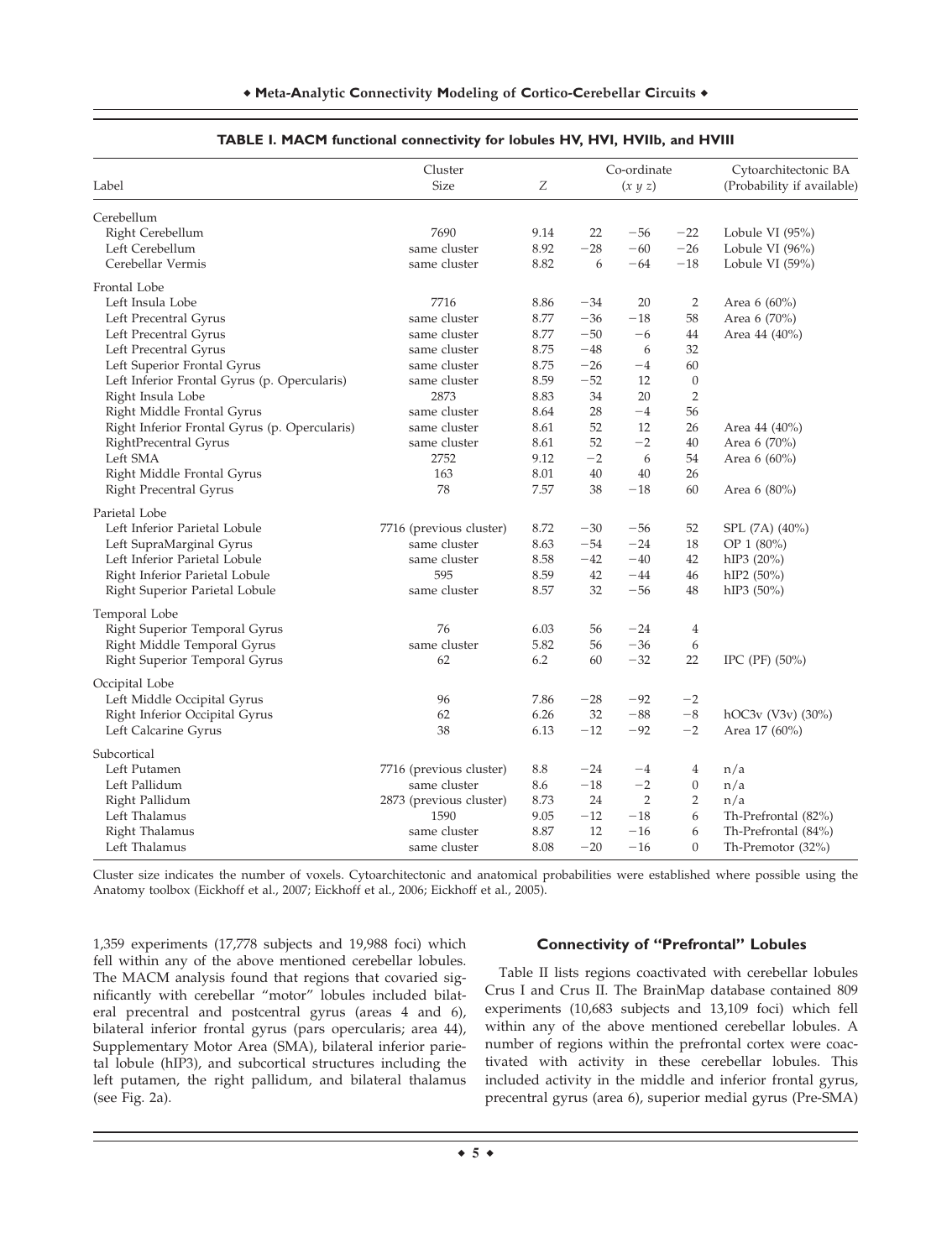

### **Figure 2.**

MACM connectivity maps for lobules HV, HVI, HVIIb, HVIII (red, a-b), Crus I and II (blue, c-d) and overlap (purple, e-f). A, C, and E show left hemisphere, top view and right hemisphere activations rendered on ch2better.nii anatomical image. B, D, and F show coronal slices with cerebellar activations along with the same slice of the probabilistic cerebellar atlas (Diedrichsen et al., 2009) for comparison.

and bilateral insula, bilateral inferior parietal lobule, bilateral pallidum, and bilateral prefrontal-projecting regions of the thalamus (see Fig. 2c).

# **Common Connectivity Between "Motor" and "Prefrontal" Lobules**

Table III lists regions coactivated for both "motor" lobules (HV, HVI, HVIIb, HVIII) and "prefrontal" lobules (Crus I and Crus II) as inferred from the conjunction analyses of the two respective MACMs. This analysis revealed a number of regions in the frontal lobe including inferior, middle, and superior frontal gyrus, precentral gyrus (Areas 44 and 6) and SMA. Bilateral inferior parietal lobule, right superior parietal lobule, and left superior

temporal gyrus were also activated. Right pallidum and left putamen, along with bilateral thalamus (Prefrontal projecting) were also active (see Fig. 2e).

## **Connectivity of "Motor" vs. "Prefrontal" Lobules**

Table IV lists coactivation differences between cerebellar lobules Crus I and Crus II and cerebellar lobules HV, HVI, HVIIb, HVIII. These differences are also illustrated in Figure 3. Motor lobules showed greater coactivation with motor regions within the frontal lobe (precentral gyrus and SMA; area 6), along with premotor-projecting regions of the thalamus. There was also greater connectivity with somatosensory regions (areas 1, 2, 3a, 3b), bilateral superior and medial parietal regions, bilateral superior temporal gyrus, and bilateral putamen and pallidum. Prefrontal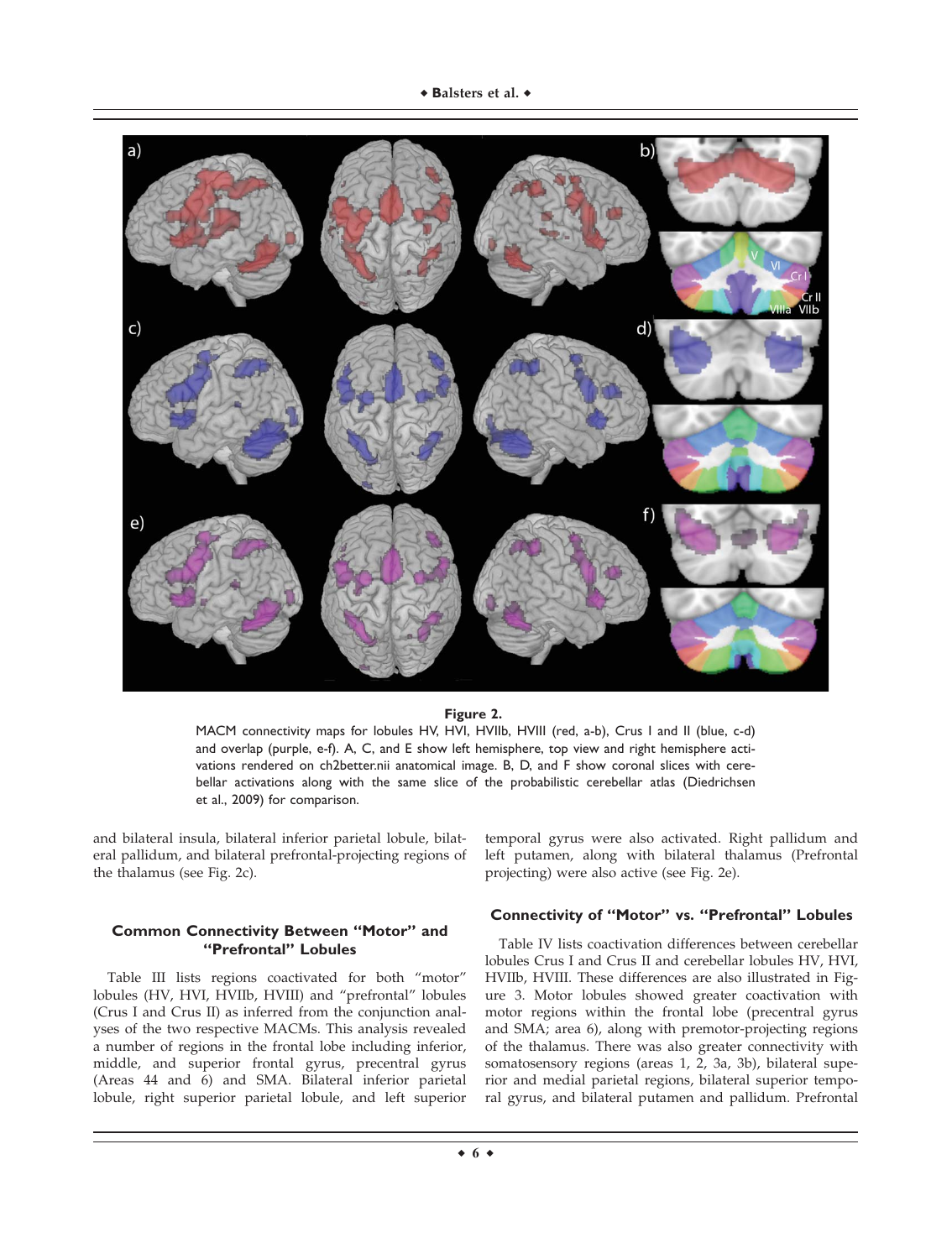| <b>Size</b><br>Ζ<br>Left Cerebellum<br>3128<br>8.74<br>$-32$<br>$-62$<br>$-28$<br>Lobule VIIa Crus I (62%)<br>2928<br>8.79<br>$-64$<br>$-28$<br>Lobule VIIa Crus I (62%)<br>Right Cerebellum<br>34<br>$-58$<br>Right Cerebellum<br>8.56<br>$-20$<br>Lobule HVI (78%)<br>same cluster<br>26<br>Left SMA<br>2100<br>8.82<br>$-2$<br>48<br>14<br>Area 6 (30%)<br>1589<br>8<br>8.61<br>$-48$<br>30<br>Area 44 (30%)<br>Left Precentral Gyrus<br>7.73<br>44<br>Left Precentral Gyrus<br>same cluster<br>$-50$<br>$-4$<br>Area $6(60\%)$<br>1395<br>Left Insula Lobe<br>8.78<br>$-32$<br>22<br>$\theta$<br>8.49<br>$-48$<br>16<br>Left Inferior Frontal Gyrus (p. Orbitalis)<br>same cluster<br>$-6$<br>8.73<br>22<br>861<br>38<br>$-4$<br>Right Insula Lobe<br>Right Inferior Frontal Gyrus (p. Opercularis)<br>646<br>8.57<br>50<br>10<br>28<br>Area 44 (40%)<br>RightPrecentral Gyrus<br>same cluster<br>6.55<br>52<br>$\overline{2}$<br>44<br>Area $6(50\%)$<br>Left Superior Frontal Gyrus<br>341<br>$-4$<br>62<br>8.6<br>$-26$<br>Left Precentral Gyrus<br>6.03<br>60<br>same cluster<br>$-34$<br>$-16$<br>Area 6 (90%)<br>253<br>36<br>Right Inferior Frontal Gyrus (p. Triangularis)<br>8.49<br>44<br>26<br>217<br>28<br>$-4$<br>56<br>Right Middle Frontal Gyrus<br>8.53<br>Left Inferior Parietal Lobule<br>970<br>8.57<br>$-56$<br>SPL (7A) (50%)<br>$-30$<br>50<br>8.52<br>Left Inferior Parietal Lobule<br>same cluster<br>$-40$<br>$-48$<br>$hIP1(50\%)$<br>44<br>615<br>8.51<br>32<br>$-60$<br>50<br>hIP3(40%)<br>Right Angular Gyrus<br>48<br>hIP2(50%)<br>Right Inferior Parietal Lobule<br>same cluster<br>8.47<br>42<br>$-44$<br>Temporal Lobe<br>16<br>5.78<br>Left Superior Temporal Gyrus<br>$-38$<br>12<br>$-58$<br>Occipital Lobe<br>187<br>Left Inferior Occipital Gyrus<br>6.9<br>$-94$<br>$-24$<br>$hOC3v$ (V3v) (40%)<br>$^{-4}$<br>Left Middle Occipital Gyrus<br>same cluster<br>6.58<br>$-92$<br>$-30$<br>4<br>6.52<br>$-94$<br>$\overline{2}$<br>Left Middle Occipital Gyrus<br>$-28$<br>same cluster<br>Subcortical<br>Left Putamen<br>1395 (previous cluster)<br>n/a<br>8.51<br>$-22$<br>$\mathbf{0}$<br>4<br>Left Pallidum<br>same cluster<br>6.25<br>$-16$<br>$\overline{2}$<br>$\theta$<br>n/a<br>Left Thalamus<br>834<br>8.6<br>$-18$<br>6<br>Th-Prefrontal (90%)<br>$-10$<br>Right Thalamus<br>same cluster<br>8.58<br>$-16$<br>10<br>6<br>Th-Prefrontal (88%)<br>Right Pallidum<br>233<br>8.5<br>20<br>4<br>4<br>8<br>6.28<br>14<br>6<br>same cluster |                              | Cluster |         | Co-ordinate |  | Cytoarchitectonic BA       |  |
|-----------------------------------------------------------------------------------------------------------------------------------------------------------------------------------------------------------------------------------------------------------------------------------------------------------------------------------------------------------------------------------------------------------------------------------------------------------------------------------------------------------------------------------------------------------------------------------------------------------------------------------------------------------------------------------------------------------------------------------------------------------------------------------------------------------------------------------------------------------------------------------------------------------------------------------------------------------------------------------------------------------------------------------------------------------------------------------------------------------------------------------------------------------------------------------------------------------------------------------------------------------------------------------------------------------------------------------------------------------------------------------------------------------------------------------------------------------------------------------------------------------------------------------------------------------------------------------------------------------------------------------------------------------------------------------------------------------------------------------------------------------------------------------------------------------------------------------------------------------------------------------------------------------------------------------------------------------------------------------------------------------------------------------------------------------------------------------------------------------------------------------------------------------------------------------------------------------------------------------------------------------------------------------------------------------------------------------------------------------------------------------------------------------------------------------------------------------------------------------------|------------------------------|---------|---------|-------------|--|----------------------------|--|
|                                                                                                                                                                                                                                                                                                                                                                                                                                                                                                                                                                                                                                                                                                                                                                                                                                                                                                                                                                                                                                                                                                                                                                                                                                                                                                                                                                                                                                                                                                                                                                                                                                                                                                                                                                                                                                                                                                                                                                                                                                                                                                                                                                                                                                                                                                                                                                                                                                                                                         | Label                        |         | (x y z) |             |  | (Probability if available) |  |
|                                                                                                                                                                                                                                                                                                                                                                                                                                                                                                                                                                                                                                                                                                                                                                                                                                                                                                                                                                                                                                                                                                                                                                                                                                                                                                                                                                                                                                                                                                                                                                                                                                                                                                                                                                                                                                                                                                                                                                                                                                                                                                                                                                                                                                                                                                                                                                                                                                                                                         | Cerebellum                   |         |         |             |  |                            |  |
|                                                                                                                                                                                                                                                                                                                                                                                                                                                                                                                                                                                                                                                                                                                                                                                                                                                                                                                                                                                                                                                                                                                                                                                                                                                                                                                                                                                                                                                                                                                                                                                                                                                                                                                                                                                                                                                                                                                                                                                                                                                                                                                                                                                                                                                                                                                                                                                                                                                                                         |                              |         |         |             |  |                            |  |
|                                                                                                                                                                                                                                                                                                                                                                                                                                                                                                                                                                                                                                                                                                                                                                                                                                                                                                                                                                                                                                                                                                                                                                                                                                                                                                                                                                                                                                                                                                                                                                                                                                                                                                                                                                                                                                                                                                                                                                                                                                                                                                                                                                                                                                                                                                                                                                                                                                                                                         |                              |         |         |             |  |                            |  |
|                                                                                                                                                                                                                                                                                                                                                                                                                                                                                                                                                                                                                                                                                                                                                                                                                                                                                                                                                                                                                                                                                                                                                                                                                                                                                                                                                                                                                                                                                                                                                                                                                                                                                                                                                                                                                                                                                                                                                                                                                                                                                                                                                                                                                                                                                                                                                                                                                                                                                         |                              |         |         |             |  |                            |  |
|                                                                                                                                                                                                                                                                                                                                                                                                                                                                                                                                                                                                                                                                                                                                                                                                                                                                                                                                                                                                                                                                                                                                                                                                                                                                                                                                                                                                                                                                                                                                                                                                                                                                                                                                                                                                                                                                                                                                                                                                                                                                                                                                                                                                                                                                                                                                                                                                                                                                                         | Frontal Lobe                 |         |         |             |  |                            |  |
|                                                                                                                                                                                                                                                                                                                                                                                                                                                                                                                                                                                                                                                                                                                                                                                                                                                                                                                                                                                                                                                                                                                                                                                                                                                                                                                                                                                                                                                                                                                                                                                                                                                                                                                                                                                                                                                                                                                                                                                                                                                                                                                                                                                                                                                                                                                                                                                                                                                                                         |                              |         |         |             |  |                            |  |
|                                                                                                                                                                                                                                                                                                                                                                                                                                                                                                                                                                                                                                                                                                                                                                                                                                                                                                                                                                                                                                                                                                                                                                                                                                                                                                                                                                                                                                                                                                                                                                                                                                                                                                                                                                                                                                                                                                                                                                                                                                                                                                                                                                                                                                                                                                                                                                                                                                                                                         |                              |         |         |             |  |                            |  |
|                                                                                                                                                                                                                                                                                                                                                                                                                                                                                                                                                                                                                                                                                                                                                                                                                                                                                                                                                                                                                                                                                                                                                                                                                                                                                                                                                                                                                                                                                                                                                                                                                                                                                                                                                                                                                                                                                                                                                                                                                                                                                                                                                                                                                                                                                                                                                                                                                                                                                         |                              |         |         |             |  |                            |  |
|                                                                                                                                                                                                                                                                                                                                                                                                                                                                                                                                                                                                                                                                                                                                                                                                                                                                                                                                                                                                                                                                                                                                                                                                                                                                                                                                                                                                                                                                                                                                                                                                                                                                                                                                                                                                                                                                                                                                                                                                                                                                                                                                                                                                                                                                                                                                                                                                                                                                                         |                              |         |         |             |  |                            |  |
|                                                                                                                                                                                                                                                                                                                                                                                                                                                                                                                                                                                                                                                                                                                                                                                                                                                                                                                                                                                                                                                                                                                                                                                                                                                                                                                                                                                                                                                                                                                                                                                                                                                                                                                                                                                                                                                                                                                                                                                                                                                                                                                                                                                                                                                                                                                                                                                                                                                                                         |                              |         |         |             |  |                            |  |
|                                                                                                                                                                                                                                                                                                                                                                                                                                                                                                                                                                                                                                                                                                                                                                                                                                                                                                                                                                                                                                                                                                                                                                                                                                                                                                                                                                                                                                                                                                                                                                                                                                                                                                                                                                                                                                                                                                                                                                                                                                                                                                                                                                                                                                                                                                                                                                                                                                                                                         |                              |         |         |             |  |                            |  |
|                                                                                                                                                                                                                                                                                                                                                                                                                                                                                                                                                                                                                                                                                                                                                                                                                                                                                                                                                                                                                                                                                                                                                                                                                                                                                                                                                                                                                                                                                                                                                                                                                                                                                                                                                                                                                                                                                                                                                                                                                                                                                                                                                                                                                                                                                                                                                                                                                                                                                         |                              |         |         |             |  |                            |  |
|                                                                                                                                                                                                                                                                                                                                                                                                                                                                                                                                                                                                                                                                                                                                                                                                                                                                                                                                                                                                                                                                                                                                                                                                                                                                                                                                                                                                                                                                                                                                                                                                                                                                                                                                                                                                                                                                                                                                                                                                                                                                                                                                                                                                                                                                                                                                                                                                                                                                                         |                              |         |         |             |  |                            |  |
|                                                                                                                                                                                                                                                                                                                                                                                                                                                                                                                                                                                                                                                                                                                                                                                                                                                                                                                                                                                                                                                                                                                                                                                                                                                                                                                                                                                                                                                                                                                                                                                                                                                                                                                                                                                                                                                                                                                                                                                                                                                                                                                                                                                                                                                                                                                                                                                                                                                                                         |                              |         |         |             |  |                            |  |
|                                                                                                                                                                                                                                                                                                                                                                                                                                                                                                                                                                                                                                                                                                                                                                                                                                                                                                                                                                                                                                                                                                                                                                                                                                                                                                                                                                                                                                                                                                                                                                                                                                                                                                                                                                                                                                                                                                                                                                                                                                                                                                                                                                                                                                                                                                                                                                                                                                                                                         |                              |         |         |             |  |                            |  |
|                                                                                                                                                                                                                                                                                                                                                                                                                                                                                                                                                                                                                                                                                                                                                                                                                                                                                                                                                                                                                                                                                                                                                                                                                                                                                                                                                                                                                                                                                                                                                                                                                                                                                                                                                                                                                                                                                                                                                                                                                                                                                                                                                                                                                                                                                                                                                                                                                                                                                         |                              |         |         |             |  |                            |  |
|                                                                                                                                                                                                                                                                                                                                                                                                                                                                                                                                                                                                                                                                                                                                                                                                                                                                                                                                                                                                                                                                                                                                                                                                                                                                                                                                                                                                                                                                                                                                                                                                                                                                                                                                                                                                                                                                                                                                                                                                                                                                                                                                                                                                                                                                                                                                                                                                                                                                                         |                              |         |         |             |  |                            |  |
|                                                                                                                                                                                                                                                                                                                                                                                                                                                                                                                                                                                                                                                                                                                                                                                                                                                                                                                                                                                                                                                                                                                                                                                                                                                                                                                                                                                                                                                                                                                                                                                                                                                                                                                                                                                                                                                                                                                                                                                                                                                                                                                                                                                                                                                                                                                                                                                                                                                                                         | Parietal Lobe                |         |         |             |  |                            |  |
|                                                                                                                                                                                                                                                                                                                                                                                                                                                                                                                                                                                                                                                                                                                                                                                                                                                                                                                                                                                                                                                                                                                                                                                                                                                                                                                                                                                                                                                                                                                                                                                                                                                                                                                                                                                                                                                                                                                                                                                                                                                                                                                                                                                                                                                                                                                                                                                                                                                                                         |                              |         |         |             |  |                            |  |
|                                                                                                                                                                                                                                                                                                                                                                                                                                                                                                                                                                                                                                                                                                                                                                                                                                                                                                                                                                                                                                                                                                                                                                                                                                                                                                                                                                                                                                                                                                                                                                                                                                                                                                                                                                                                                                                                                                                                                                                                                                                                                                                                                                                                                                                                                                                                                                                                                                                                                         |                              |         |         |             |  |                            |  |
|                                                                                                                                                                                                                                                                                                                                                                                                                                                                                                                                                                                                                                                                                                                                                                                                                                                                                                                                                                                                                                                                                                                                                                                                                                                                                                                                                                                                                                                                                                                                                                                                                                                                                                                                                                                                                                                                                                                                                                                                                                                                                                                                                                                                                                                                                                                                                                                                                                                                                         |                              |         |         |             |  |                            |  |
|                                                                                                                                                                                                                                                                                                                                                                                                                                                                                                                                                                                                                                                                                                                                                                                                                                                                                                                                                                                                                                                                                                                                                                                                                                                                                                                                                                                                                                                                                                                                                                                                                                                                                                                                                                                                                                                                                                                                                                                                                                                                                                                                                                                                                                                                                                                                                                                                                                                                                         |                              |         |         |             |  |                            |  |
|                                                                                                                                                                                                                                                                                                                                                                                                                                                                                                                                                                                                                                                                                                                                                                                                                                                                                                                                                                                                                                                                                                                                                                                                                                                                                                                                                                                                                                                                                                                                                                                                                                                                                                                                                                                                                                                                                                                                                                                                                                                                                                                                                                                                                                                                                                                                                                                                                                                                                         |                              |         |         |             |  |                            |  |
|                                                                                                                                                                                                                                                                                                                                                                                                                                                                                                                                                                                                                                                                                                                                                                                                                                                                                                                                                                                                                                                                                                                                                                                                                                                                                                                                                                                                                                                                                                                                                                                                                                                                                                                                                                                                                                                                                                                                                                                                                                                                                                                                                                                                                                                                                                                                                                                                                                                                                         |                              |         |         |             |  |                            |  |
|                                                                                                                                                                                                                                                                                                                                                                                                                                                                                                                                                                                                                                                                                                                                                                                                                                                                                                                                                                                                                                                                                                                                                                                                                                                                                                                                                                                                                                                                                                                                                                                                                                                                                                                                                                                                                                                                                                                                                                                                                                                                                                                                                                                                                                                                                                                                                                                                                                                                                         |                              |         |         |             |  |                            |  |
|                                                                                                                                                                                                                                                                                                                                                                                                                                                                                                                                                                                                                                                                                                                                                                                                                                                                                                                                                                                                                                                                                                                                                                                                                                                                                                                                                                                                                                                                                                                                                                                                                                                                                                                                                                                                                                                                                                                                                                                                                                                                                                                                                                                                                                                                                                                                                                                                                                                                                         |                              |         |         |             |  |                            |  |
|                                                                                                                                                                                                                                                                                                                                                                                                                                                                                                                                                                                                                                                                                                                                                                                                                                                                                                                                                                                                                                                                                                                                                                                                                                                                                                                                                                                                                                                                                                                                                                                                                                                                                                                                                                                                                                                                                                                                                                                                                                                                                                                                                                                                                                                                                                                                                                                                                                                                                         |                              |         |         |             |  |                            |  |
|                                                                                                                                                                                                                                                                                                                                                                                                                                                                                                                                                                                                                                                                                                                                                                                                                                                                                                                                                                                                                                                                                                                                                                                                                                                                                                                                                                                                                                                                                                                                                                                                                                                                                                                                                                                                                                                                                                                                                                                                                                                                                                                                                                                                                                                                                                                                                                                                                                                                                         |                              |         |         |             |  |                            |  |
|                                                                                                                                                                                                                                                                                                                                                                                                                                                                                                                                                                                                                                                                                                                                                                                                                                                                                                                                                                                                                                                                                                                                                                                                                                                                                                                                                                                                                                                                                                                                                                                                                                                                                                                                                                                                                                                                                                                                                                                                                                                                                                                                                                                                                                                                                                                                                                                                                                                                                         |                              |         |         |             |  |                            |  |
|                                                                                                                                                                                                                                                                                                                                                                                                                                                                                                                                                                                                                                                                                                                                                                                                                                                                                                                                                                                                                                                                                                                                                                                                                                                                                                                                                                                                                                                                                                                                                                                                                                                                                                                                                                                                                                                                                                                                                                                                                                                                                                                                                                                                                                                                                                                                                                                                                                                                                         |                              |         |         |             |  |                            |  |
|                                                                                                                                                                                                                                                                                                                                                                                                                                                                                                                                                                                                                                                                                                                                                                                                                                                                                                                                                                                                                                                                                                                                                                                                                                                                                                                                                                                                                                                                                                                                                                                                                                                                                                                                                                                                                                                                                                                                                                                                                                                                                                                                                                                                                                                                                                                                                                                                                                                                                         |                              |         |         |             |  |                            |  |
|                                                                                                                                                                                                                                                                                                                                                                                                                                                                                                                                                                                                                                                                                                                                                                                                                                                                                                                                                                                                                                                                                                                                                                                                                                                                                                                                                                                                                                                                                                                                                                                                                                                                                                                                                                                                                                                                                                                                                                                                                                                                                                                                                                                                                                                                                                                                                                                                                                                                                         |                              |         |         |             |  |                            |  |
|                                                                                                                                                                                                                                                                                                                                                                                                                                                                                                                                                                                                                                                                                                                                                                                                                                                                                                                                                                                                                                                                                                                                                                                                                                                                                                                                                                                                                                                                                                                                                                                                                                                                                                                                                                                                                                                                                                                                                                                                                                                                                                                                                                                                                                                                                                                                                                                                                                                                                         |                              |         |         |             |  |                            |  |
|                                                                                                                                                                                                                                                                                                                                                                                                                                                                                                                                                                                                                                                                                                                                                                                                                                                                                                                                                                                                                                                                                                                                                                                                                                                                                                                                                                                                                                                                                                                                                                                                                                                                                                                                                                                                                                                                                                                                                                                                                                                                                                                                                                                                                                                                                                                                                                                                                                                                                         |                              |         |         |             |  |                            |  |
|                                                                                                                                                                                                                                                                                                                                                                                                                                                                                                                                                                                                                                                                                                                                                                                                                                                                                                                                                                                                                                                                                                                                                                                                                                                                                                                                                                                                                                                                                                                                                                                                                                                                                                                                                                                                                                                                                                                                                                                                                                                                                                                                                                                                                                                                                                                                                                                                                                                                                         | <b>Right Caudate Nucleus</b> |         |         |             |  |                            |  |

## **TABLE II. MACM functional connectivity for lobules Crus I and II**

Cluster size indicates the number of voxels. Cytoarchitectonic and anatomical probabilities were established where possible using the Anatomy toolbox (Eickhoff et al., 2007; Eickhoff et al., 2006; Eickhoff et al., 2005).

lobules showed greater coactivation with anterior regions of the frontal lobe (bilateral inferior and middle frontal gyrus [areas 44, and 45)], Pre-SMA, inferior and superior parietal lobule, and angular gyrus.

## **Connectivity of Anterior vs. Posterior "Motor" Lobules**

Balsters et al. [2010] previously demonstrated differences in the evolutionary expansion of posterior cerebellar "motor" lobules (HVIIb and HVIII) compared to anterior cerebellar "motor" lobules (HV and HVI). We therefore used MACM to investigate task-dependent connectivity differences between these sets of cerebellar lobules. The BrainMap database contained 1,337 experiments (17,414 subjects and 19,752 foci) which fell within anterior cerebellar "motor" lobules and 202 experiments (2,477 subjects and 3,932 foci) which fell within posterior cerebellar "motor" lobules. Table V lists coactivation differences between cerebellar lobules HV, HVI and HVIIb, HVIII. These differences are also illustrated in Figure 4. Lobules HV and HVI showed greater coactivation with bilateral precentral gyrus (Area 6) and SMA, bilateral postcentral gyrus (Areas 3a,b), left superior temporal gyrus, right supramarginal gyrus, bilateral thalamus (prefrontal,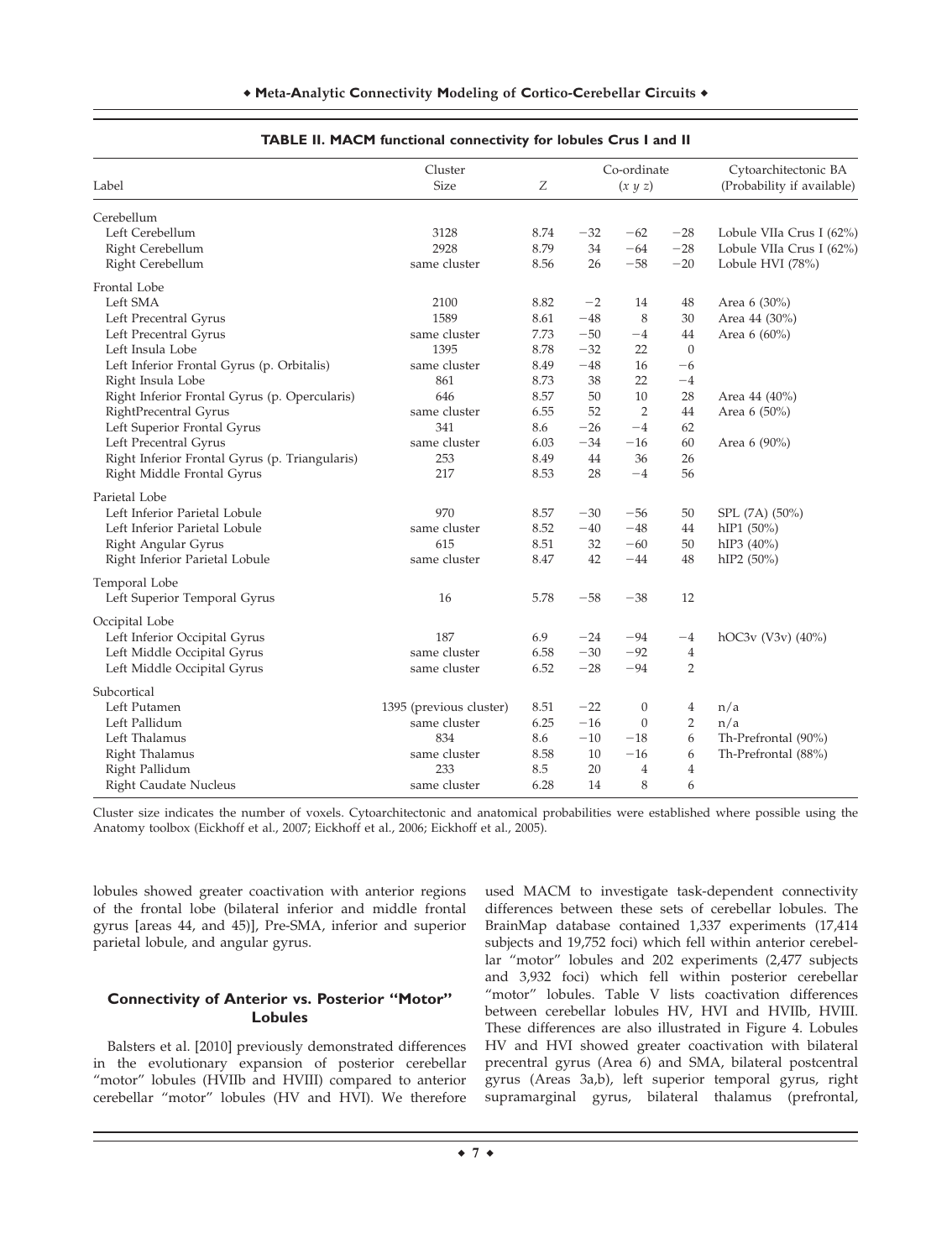| Label                                         | Cluster<br><b>Size</b>   | Ζ    |       | Co-ordinate<br>$(x \vee z)$ |                  | Cytoarchitectonic BA<br>(Probability if available) |
|-----------------------------------------------|--------------------------|------|-------|-----------------------------|------------------|----------------------------------------------------|
|                                               |                          |      |       |                             |                  |                                                    |
| Cerebellum<br>Right Cerebellum                | 6992                     | 8.79 | 34    | $-64$                       | $-28$            | Lobule VIIa Crus I (62%)                           |
| Left Cerebellum                               | same cluster             | 8.74 | $-32$ | $-62$                       | $-28$            |                                                    |
| Right Cerebellum                              | same cluster             | 8.56 | 26    | $-58$                       | $-20$            | Lobule VIIa Crus I (62%)<br>Lobule HVI (78%)       |
| Left Cerebellum                               | same cluster             | 6.94 | $-10$ | $-76$                       | $-26$            | Lobule HVI (58%)                                   |
|                                               |                          |      |       |                             |                  |                                                    |
| Frontal Lobe                                  |                          |      |       |                             |                  |                                                    |
| Left Insula Lobe                              | 10904                    | 8.78 | $-32$ | 22                          | $\boldsymbol{0}$ |                                                    |
| Right Insula Lobe                             | same cluster             | 8.73 | 38    | 22                          | $-4$             |                                                    |
| Left Precentral Gyrus                         | same cluster             | 8.61 | $-48$ | 8                           | 30               | Area 44 (40%)                                      |
| Left Superior Frontal Gyrus                   | same cluster             | 8.6  | $-26$ | $-4$                        | 62               |                                                    |
| Right Inferior Frontal Gyrus (p. Opercularis) | same cluster             | 8.57 | 50    | 10                          | 28               | Area 44 (40%)                                      |
| Right Middle Frontal Gyrus                    | same cluster             | 8.53 | 28    | $-4$                        | 56               |                                                    |
| Left SMA                                      | 2729                     | 8.82 | $-2$  | 14                          | 48               |                                                    |
| Right Middle Frontal Gyrus                    | 379                      | 7.99 | 42    | 38                          | 26               |                                                    |
| Parietal Lobe                                 |                          |      |       |                             |                  |                                                    |
| Left Inferior Parietal Lobule                 | 1444                     | 8.57 | $-30$ | $-56$                       | 50               | SPL(7A)                                            |
| Left Inferior Parietal Lobule                 | same cluster             | 8.51 | $-40$ | $-44$                       | 44               | hIP2(30%)                                          |
| Right Angular Gyrus                           | 1087                     | 8.5  | 32    | $-58$                       | 50               | $hIP3(30\%)$                                       |
| Right Inferior Parietal Lobule                | same cluster             | 8.47 | 42    | $-44$                       | 48               | hIP2(50%)                                          |
| Right Superior Parietal Lobule                | same cluster             | 4.98 | 18    | $-62$                       | 62               | SPL (7A) (30%)                                     |
| Right Superior Parietal Lobule                | same cluster             | 3.97 | 16    | $-68$                       | 54               | SPL (7P) (60%)                                     |
|                                               |                          |      |       |                             |                  |                                                    |
| Temporal Lobe                                 |                          |      |       |                             |                  |                                                    |
| Left Superior Temporal Gyrus                  | 231                      | 5.66 | $-58$ | $-36$                       | 12               |                                                    |
| Left Superior Temporal Gyrus                  | same cluster             | 3.91 | $-58$ | $-20$                       | $\overline{2}$   |                                                    |
| Subcortical                                   |                          |      |       |                             |                  |                                                    |
| Left Thalamus                                 | 10904 (previous cluster) | 8.6  | $-10$ | $-18$                       | 6                | Th-Prefrontal (88%)                                |
| <b>Right Thalamus</b>                         | same cluster             | 8.58 | 10    | $-16$                       | 6                | Th-Prefrontal (90%)                                |
| Left Putamen                                  | same cluster             | 8.51 | $-22$ | $\mathbf{0}$                | 4                | n/a                                                |
| Right Pallidum                                | same cluster             | 8.5  | 20    | 4                           | 4                | n/a                                                |

## **TABLE III. Conjunction between MACM functional connectivity maps for lobules HV, HVI, HVIIb, HVIII, and Crus I, II**

Cluster size indicates the number of voxels. Cytoarchitectonic and anatomical probabilities were established where possible using the Anatomy toolbox (Eickhoff et al., 2007; Eickhoff et al., 2006; Eickhoff et al., 2005).

premotor, and motor regions), left putamen and right palidum. Lobules HVIIb and HVIII showed greater coactivation with anterior regions of the superior medial gyrus (putatively pre-SMA), bilateral inferior frontal gyrus, left thalamus (prefrontal and parietal projecting), and right pallidum.

# **Behavioral Domains and Paradigm Classes for Cerebellar Lobules**

Figure 5 shows the behavioral domains and paradigm classes associated with activations that fell within cerebellar lobules HV, HVI, HVIIb, and HVIII (Fig. 5a) or Crus I and II (Fig. 5b) compared with base rate (i.e., the general probability of finding BrainMap activation in the seed), and the differences between these sources (Fig. 5c). As expected, studies activating cerebellar lobules HV, HVI, HVIIb, and HVIII were typically motor tasks, specifically action execution (see Fig. 5a). Studies where participants performed overt reading, flexion and extension, drawing and finger tapping activated cerebellar motor lobules greater than chance (Fig. 5a). In contrast, studies involving working memory and pain perception activated cerebellar lobules Crus I and II (Fig. 5b green). Drawing and the Stroop task activated these lobules greater than chance. When comparing these two masks ("motor" vs. "prefrontal" cerebellar lobules) we see that motor lobules were active during action execution compared with prefrontal lobules (Fig. 5c red) whereas attention, working memory and emotion activated "prefrontal" lobules compared with "motor" lobules (Fig. 5c green). Reading and finger tapping paradigms significantly activated "motor" lobules compared to "prefrontal" lobules whereas the Simon task, Stroop task and passive listening all significantly activated "prefrontal" lobules compares to "motor" lobules (Fig. 5c green).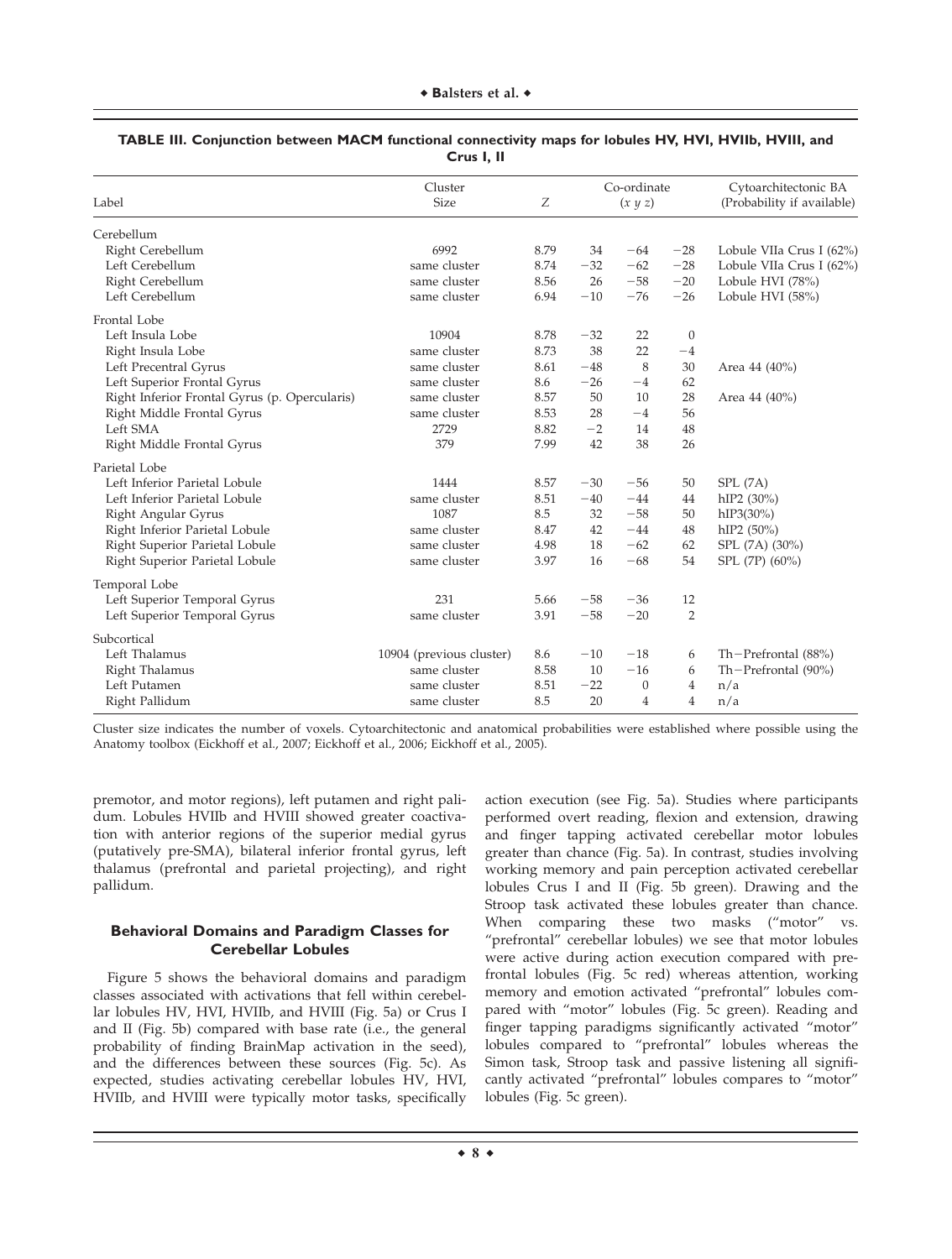| ◆ Meta-Analytic Connectivity Modeling of Cortico-Cerebellar Circuits ◆ |  |  |  |
|------------------------------------------------------------------------|--|--|--|
|------------------------------------------------------------------------|--|--|--|

| Motor > PFC<br>Label                                           |  | Cluster<br><b>Size</b>  | Ζ            |                  | Co-ordinate<br>(x y z) |                  | Cytoarchitectonic BA<br>(Probability if available) |
|----------------------------------------------------------------|--|-------------------------|--------------|------------------|------------------------|------------------|----------------------------------------------------|
| Cerebellum                                                     |  |                         |              |                  |                        |                  |                                                    |
| Rigth Cerebellum                                               |  | 7037                    | 8.13         | 24               | $-58$                  | $-34$            | Lobule HVI (18%)                                   |
| Frontal Lobe                                                   |  |                         |              |                  |                        |                  |                                                    |
| Left Insula Lobe                                               |  | 6841                    | 5.11         | $-40$            | $^{-2}$                | $\overline{2}$   |                                                    |
| Right Insula Lobe                                              |  | 2454                    | 5.01         | 36               | $\overline{4}$         | 6                |                                                    |
| Left Middle Cingulate Cortex                                   |  | 1632                    | 8.13         | $-2$<br>$-8$     | $\overline{2}$<br>$-4$ | 40               |                                                    |
| Left SMA                                                       |  | same cluster            | 3.94         |                  |                        | 64               | Area 6 (50%)                                       |
| <b>Right Precentral Gyrus</b><br>Right Middle Cingulate Cortex |  | 289<br>78               | 7.57<br>3.22 | 38<br>6          | $-18$<br>14            | 60<br>32         | Area 6 (80%)                                       |
| Parietal Lobe                                                  |  |                         |              |                  |                        |                  |                                                    |
| Left Rolandic Operculum                                        |  | 6841 (previous cluster) | 7.18         | $-48$            | $\mathbf{0}$           | 6                |                                                    |
| Left Postcentral Gyrus                                         |  | same cluster            | 5.08         | $-34$            | $-36$                  | 46               | SPL (7PC) (20%)                                    |
| Left Inferior Parietal Lobule                                  |  | same cluster            | 4.42         | $-52$            | $-22$                  | 38               | Area 2 (70%)                                       |
| Left Inferior Parietal Lobule                                  |  | same cluster            | 3.8          | $-50$            | $-28$                  | 36               | IPC (PFt) $(60\%)$                                 |
| Right Postcentral Gyrus                                        |  | 2454 (previous cluster) | 7.28         | 56               | $-4$                   | 34               | Area 6 (50%)                                       |
| <b>Right Postcentral Gyrus</b>                                 |  | same cluster            | 4.28         | 58               | $\boldsymbol{0}$       | 18               | Area 3b (30%)                                      |
| Right Rolandic Operculum                                       |  | same cluster            | 4.01         | 56               | $-14$                  | 10               | OP 4 (50%)                                         |
| Right Rolandic Operculum                                       |  | same cluster            | 3.95         | 60               | $-4$                   | 16               | Area 3a (30%)                                      |
| Right Postcentral Gyrus                                        |  | 124                     | 3.11         | 44               | $-30$                  | 48               | Area 2 (80%)                                       |
| Right Postcentral Gyrus                                        |  | same cluster            | 2.51         | 40               | $-40$                  | 60               | Area 1 (80%)                                       |
| Right Superior Parietal Lobule                                 |  | 13                      | 2.25         | 32               | $-50$                  | 60               | Area 2 $(40\%)$                                    |
| Temporal Lobe                                                  |  |                         |              |                  |                        |                  |                                                    |
| Left Superior Temporal Gyrus                                   |  | 6841 (previous cluster) | 6.89         | $-56$            | $-4$                   | $-2$             |                                                    |
| Right Superior Temporal Gyrus                                  |  | 2454 (previous cluster) | 5.69         | 58               | $-32$                  | 22               | IPC (PFcm) $(50\%)$                                |
| Right Superior Temporal Gyrus                                  |  | same cluster            | 3.99         | 58               | $-12$                  | 8                | TE 1.0 (50%)                                       |
| Left Middle Temporal Gyrus                                     |  | 17                      | 2.51         | $-46$            | $-70$                  | 8                |                                                    |
| Subcortical                                                    |  |                         |              |                  |                        |                  |                                                    |
| Left Putamen                                                   |  | 6841 (previous cluster) | 8.13         | $-24$            | $-2$                   | -6               |                                                    |
| Left Thalamus                                                  |  | same cluster            | 8.08         | $-20$            | $-16$                  | $\mathbf{0}$     | Th-Premotor $(33\%)$                               |
| Left Pallidum                                                  |  | same cluster            | 3.94         | $-26$            | $-8$                   | $-4$             |                                                    |
| Right Pallidum                                                 |  | 2454 (previous cluster) | 8.13         | 26               | $-4$                   | $-2$             |                                                    |
| Right Putamen                                                  |  | same cluster            | 3.94         | 28               | 8                      | $\overline{4}$   |                                                    |
| Right Thalamus                                                 |  | 215                     | 8.13         | 14               | $-16$                  | $\mathbf{0}$     | Th-Premotor $(73%)$                                |
|                                                                |  |                         |              |                  |                        |                  |                                                    |
| PFC > Motor                                                    |  | Cluster                 |              |                  | Co-ordinate            |                  | Cytoarchitectonic BA                               |
| Label                                                          |  | <b>Size</b>             | Ζ            |                  | $(x \ y \ z)$          |                  | (Probability if available)                         |
| Cerebellum                                                     |  |                         |              |                  |                        |                  |                                                    |
| Left Cerebellum                                                |  | 5842                    | 8.13         | $-34$            | $-62$                  | $-40$            | Lobule VIIa Crus I (58%)                           |
| Frontal Lobe                                                   |  |                         |              |                  |                        |                  |                                                    |
| Left Inferior Frontal Gyrus (p. Triangularis)                  |  | 1931                    | 8.13         | $-32$            | 28                     | $\boldsymbol{0}$ |                                                    |
| Left Inferior Frontal Gyrus (p. Orbitalis)                     |  | same cluster            | 3.96         | $-44$            | 26                     | $-14$            |                                                    |
| Left Insula Lobe                                               |  | same cluster            | 3.6          | $-26$            | 26                     | $-4\,$           |                                                    |
| Left Inferior Frontal Gyrus (p. Orbitalis)                     |  | same cluster            | 3.35         | $-54$            | 24                     | $-8$             |                                                    |
| Left Inferior Frontal Gyrus (p. Triangularis)                  |  | same cluster            | 3.2          | $-54$            | 28                     | 16               | Area 45 (80%)                                      |
| Left Middle Frontal Gyrus                                      |  | same cluster            | 3.17         | $-36$            | 34                     | $22\,$           |                                                    |
| Right Middle Frontal Gyrus                                     |  | 739                     | 6.53         | 46               | 34                     | $30\,$           |                                                    |
| Right Inferior Frontal Gyrus (p. Triangularis)                 |  | same cluster            | 3.67         | 52               | 26                     | 22               |                                                    |
| Right Inferior Frontal Gyrus (p. Opercularis)                  |  | same cluster            | 3.66         | 52               | 18                     | 34               | Area 45 (60%)                                      |
| Right Inferior Frontal Gyrus (p. Triangularis)                 |  | same cluster            | 3.49         | 52               | 28                     | 16               | Area 45 (70%)                                      |
| <b>Right Precentral Gyrus</b>                                  |  | same cluster            | 3.06         | 50               | 10                     | 32               | Area 44 (40%)                                      |
| Left Superior Medial Gyrus                                     |  | 563                     | 8.13         | $\boldsymbol{0}$ | 28                     | 40               |                                                    |
| Right Superior Medial Gyrus                                    |  | same cluster            | 6.96         | 6                | 26                     | 44               |                                                    |

# **TABLE IV. Differences in MACM functional connectivity between lobules HV, HVI, HVIIb, HVIII and Crus I, II**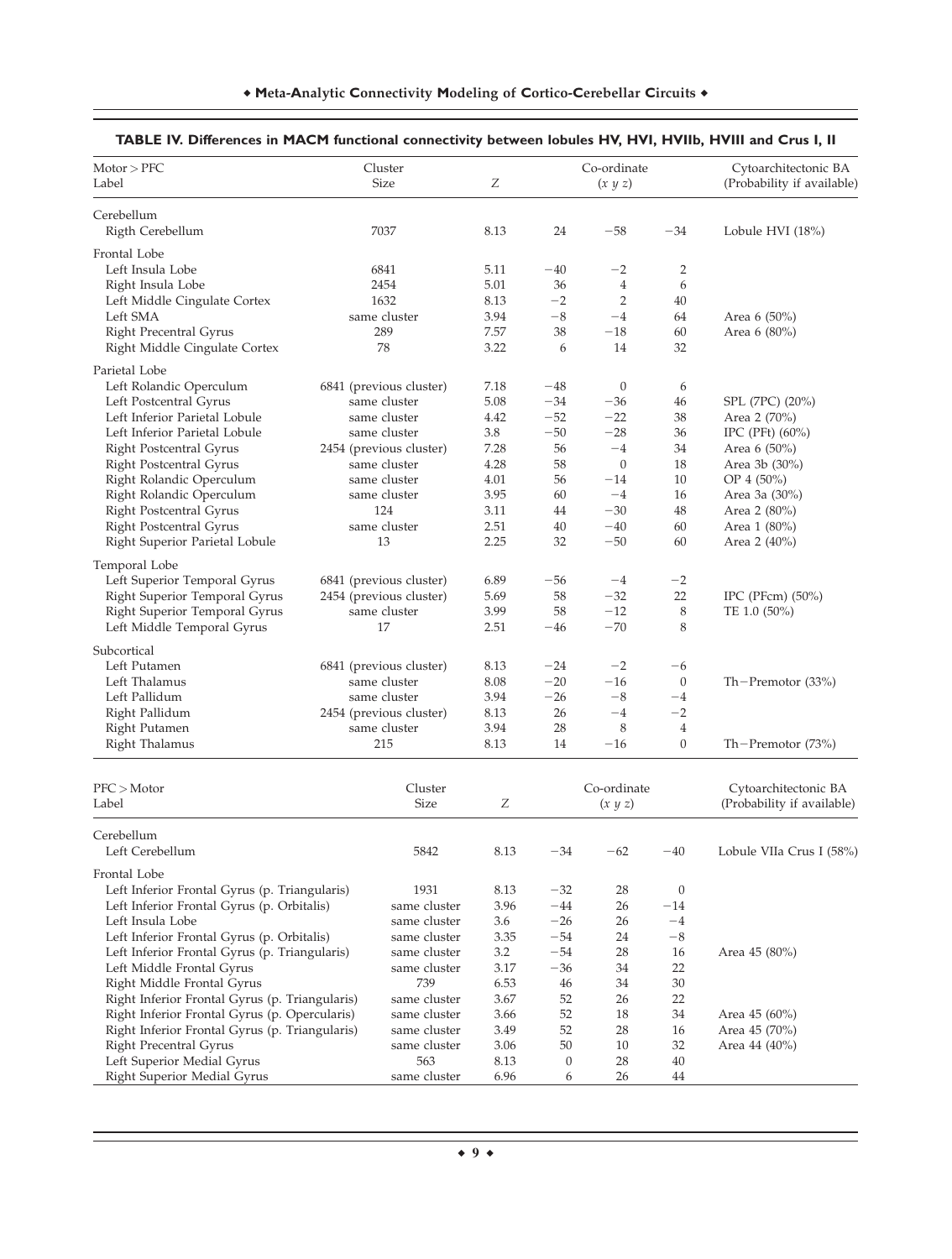|  | $\bullet$ Balsters et al. $\bullet$ |  |  |  |
|--|-------------------------------------|--|--|--|
|--|-------------------------------------|--|--|--|

| PFC > Motor<br>Label                           | Cluster<br><b>Size</b> | Ζ    |       | Co-ordinate<br>(x y z) |                  | Cytoarchitectonic BA<br>(Probability if available) |
|------------------------------------------------|------------------------|------|-------|------------------------|------------------|----------------------------------------------------|
| Right Middle Cingulate Cortex                  | same cluster           | 3.94 | 10    | 28                     | 38               |                                                    |
| Right Insula Lobe                              | 558                    | 8.13 | 42    | 22                     | $-10$            |                                                    |
| Right Inferior Frontal Gyrus (p. Orbitalis)    | same cluster           | 3.94 | 42    | 28                     | $-8$             |                                                    |
| Right Inferior Frontal Gyrus (p. Triangularis) | same cluster           | 3.2  | 50    | 26                     | 2                | Area 45 (50%)                                      |
| Right Middle Frontal Gyrus                     | 111                    | 3.54 | 32    | 48                     | 18               |                                                    |
| Left Precentral Gyrus                          | 109                    | 3.28 | $-38$ | $\overline{2}$         | 58               |                                                    |
| Left Middle Frontal Gyrus                      | same cluster           | 2.92 | $-46$ | 6                      | 54               |                                                    |
| Right Middle Frontal Gyrus                     | 70                     | 2.31 | 34    | 2                      | 62               |                                                    |
| Right SMA                                      | 20                     | 2.94 | 8     | 20                     | 60               |                                                    |
| Parietal Lobe                                  |                        |      |       |                        |                  |                                                    |
| Left Inferior Parietal Lobule                  | 715                    | 8.13 | $-38$ | $-50$                  | 42               | $hIP1(50\%)$                                       |
| Left Superior Parietal Lobule                  | same cluster           | 5.52 | $-34$ | $-64$                  | 48               | SPL (7A) (50%)                                     |
| Left Inferior Parietal Lobule                  | same cluster           | 2.06 | $-44$ | $-50$                  | 56               | IPC (PFm) $(40\%)$                                 |
| Right Angular Gyrus                            | 569                    | 6.31 | 38    | $-62$                  | 50               |                                                    |
| Right Inferior Parietal Lobule                 | same cluster           | 4.9  | 42    | $-56$                  | 50               | IPC (PGa) $(50\%)$                                 |
| Right Superior Parietal Lobule                 | same cluster           | 4.82 | 40    | $-56$                  | 54               | SPL (7A) (60%)                                     |
| Right Inferior Parietal Lobule                 | same cluster           | 2.75 | 52    | $-46$                  | 52               | IPC (PFm) $(90\%)$                                 |
| Right Inferior Parietal Lobule                 | same cluster           | 1.99 | 56    | $-40$                  | 46               | IPC (PF) $(50\%)$                                  |
| Temporal Lobe                                  |                        |      |       |                        |                  |                                                    |
| Left Middle Temporal Gyrus                     | 107                    | 3.94 | $-56$ | $-42$                  | $\mathbf{0}$     |                                                    |
| Occipital Lobe                                 |                        |      |       |                        |                  |                                                    |
| Right Middle Occipital Gyrus                   | 36                     | 3.45 | 34    | $-82$                  | 6                |                                                    |
| Subcortical                                    |                        |      |       |                        |                  |                                                    |
| Right Pallidum                                 | 74                     | 2.58 | 14    | 4                      | $\boldsymbol{0}$ | n/a                                                |

**TABLE IV. (continued).**

Cluster size indicates the number of voxels. Cytoarchitectonic and anatomical probabilities were established where possible using the Anatomy toolbox (Eickhoff et al., 2007; Eickhoff et al., 2006; Eickhoff et al., 2005).

Figure 6 illustrates the behavioral domains and paradigm classes that activated cerebellar lobules HV, HVI (Fig. 6a) and HVIIb, HVIII (Fig. 6b) compared with base rate, and differences between these sources (Fig. 6c). Acti-

vations within both VOIs were present for action, and action execution studies. However, cerebellar lobules HVIIb and HVIII showed significant greater activation for tasks involved action inhibition and action observation



## **Figure 3.**

MACM connectivity differences maps. Red activations show where lobules HV, HVI, HVIIb, HVIII had greater connectivity than lobules Crus I and II. Blue activations show where connectivity was greater for Crus I and II compared with lobules HV, HVI, HVIIb, HVIII. **A**: Shows left hemisphere, top view and right

hemisphere activations rendered on ch2better.nii anatomical image. **B**: Shows coronal slices with cerebellar activations along with the same slice of the probabilistic cerebellar atlas [Diedrichsen et al., 2009] for comparison.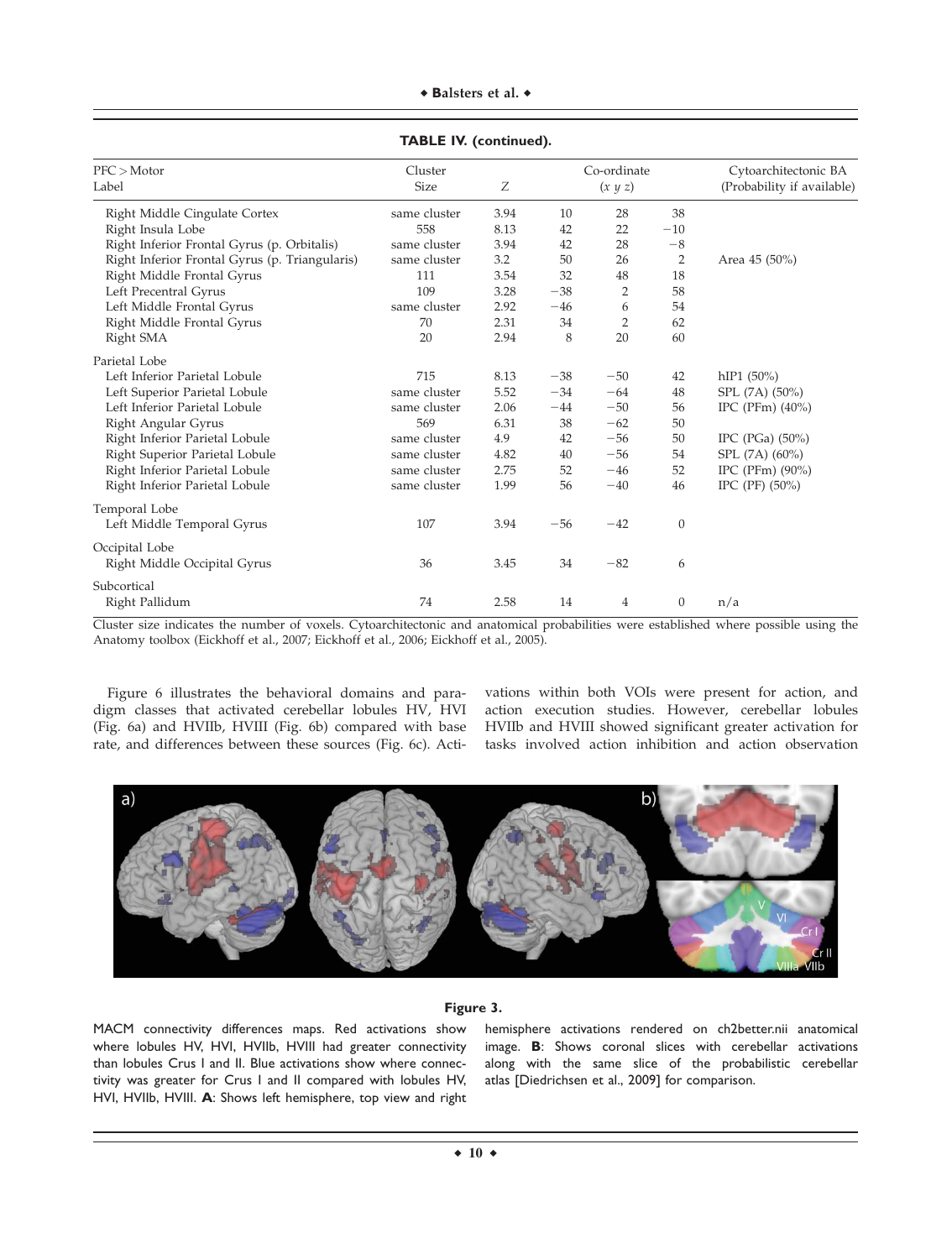| Ant motor > Post motor<br>Label               | Cluster<br>Size | Ζ            |                | Co-ordinate<br>$(x \vee z)$ |               |                | Cytoarchitectonic BA<br>(Probability if available) |
|-----------------------------------------------|-----------------|--------------|----------------|-----------------------------|---------------|----------------|----------------------------------------------------|
|                                               |                 |              |                |                             |               |                |                                                    |
| Cerebellum<br>Left Cerebellum                 | 7119            | 8.13         | $-22$          |                             | $-56$         | $-32$          | lobule HVI $(14\%)$                                |
|                                               |                 |              |                |                             |               |                |                                                    |
| Frontal Lobe                                  |                 |              |                |                             |               |                |                                                    |
| Left Postcentral Gyrus                        | 1031            | 3.9          | $-52$          |                             | $-10$         | 26             | Area 3b (40%)                                      |
| Left Precentral Gyrus                         | same cluster    | 3.3          | $-38$          |                             | $-8$          | 60             | Area $6(50\%)$                                     |
| Left Postcentral Gyrus                        | same cluster    | 3.28         | $-46$          |                             | $-12$         | 30             | Area 3a (50%)                                      |
| Left Postcentral Gyrus                        | same cluster    | 2.49         | $-52$          |                             | $-18$         | 20             | OP 1 (40%)                                         |
| Right SMA                                     | 679             | 3.78         | $\overline{2}$ |                             | $-6$          | 56             | Area 6 (80%)                                       |
| Right Postcentral Gyrus                       | 563             | 3.45         | 50             |                             | $-12$         | 32             | Area 3b (80%)                                      |
| RightPrecentral Gyrus                         | 283             | 3.24         | 40             |                             | $-12$         | 54             | Area $6(50\%)$                                     |
| Right Postcentral Gyrus                       | same cluster    | 2.94         | 42             |                             | $-20$         | 50             | Area 3b (90%)                                      |
| Right Insula Lobe                             | 183             | 2.62         | 44             |                             | 10            | $\overline{2}$ |                                                    |
| Left Postcentral Gyrus                        | 14              | 2.16         | $-38$          |                             | $-26$         | 46             | Area 3a $(60\%)$                                   |
| Parietal Lobe                                 |                 |              |                |                             |               |                |                                                    |
| Right SupraMarginal Gyrus                     | 358             | 2.63         | 62             |                             | $-26$         | 26             | IPC (PF) $(40\%)$                                  |
| Right SupraMarginal Gyrus                     | same cluster    | 2.55         | 62             |                             | $-20$         | 24             | IPC (PFop) $(30\%)$                                |
| Left Superior Parietal Lobule                 | 58              | 2.23         | $-18$          |                             | $-68$         | 46             | SPL (7A) (30%)                                     |
|                                               |                 |              |                |                             |               |                |                                                    |
| Temporal Lobe                                 |                 |              |                |                             |               |                |                                                    |
| Left Superior Temporal Gyrus                  | 64              | 2.23         | $-50$          |                             | $-4$          | $-8$           |                                                    |
| Occipital Lobe                                |                 |              |                |                             |               |                |                                                    |
| Left Middle Occipital Gyrus                   | 90              | 3.2          | $-32$          |                             | $-90$         | -6             | $hOC4v$ (V4) (40%)                                 |
| Subcortical                                   |                 |              |                |                             |               |                |                                                    |
| Left Thalamus                                 |                 |              |                |                             |               | $-2$           |                                                    |
|                                               | 355             | 3.49         | $-8$           |                             | $-10$         |                | Th-Prefrontal (90%)                                |
| <b>Right Thalamus</b>                         | 120             | 2.56         | 16             |                             | $-16$         | 4              | Th-Premotor $(65\%)$                               |
| Right Thalamus                                | same cluster    | 2.51         | 14             |                             | $-20$         | $\overline{2}$ | Th-Motor $(34\%)$                                  |
| Right Pallidum                                | 100             | 2.39         | 24             |                             | $-6$          | 6              |                                                    |
| Left Putamen                                  | 92              | 2.88         | $-28$          |                             | $-14$         | $\theta$       |                                                    |
|                                               |                 |              |                |                             |               |                |                                                    |
| Post motor > Ant motor                        |                 | Cluster      |                |                             | Co-ordinate   |                | Cytoarchitectonic BA                               |
| Label                                         |                 | Size         | Ζ              |                             | $(x \ y \ z)$ |                | (Probability if available)                         |
| Cerebellum                                    |                 |              |                |                             |               |                |                                                    |
| Left Cerebellum                               |                 | 1721         | 8.13           | $-24$                       | $-64$         | $-50$          | Lobule HVIIIa (70%)                                |
|                                               |                 |              | 4.86           |                             | $-74$         |                |                                                    |
| Right Cerebellum                              |                 | same cluster |                | 6                           |               | $-36$          | Lobule VIIb (46%)                                  |
| Left Cerebellum                               |                 | same cluster | 3.58           | $-16$                       | $-54$         | $-58$          | Lobule HVIIIb (85%)                                |
| Right Cerebellum                              |                 | 145          | 4.7            | 20                          | $-66$         | $-50$          | Lobule HVIIIa (60%)                                |
| Frontal Lobe                                  |                 |              |                |                             |               |                |                                                    |
| Left Superior Medial Gyrus                    |                 | 370          | 6.27           | $^{-2}$                     | $20\,$        | 42             |                                                    |
| Left SMA                                      |                 | same cluster | 3.22           | $-8\,$                      | 16            | 52             |                                                    |
| Left Inferior Frontal Gyrus (p. Triangularis) |                 | 140          | 3.45           | $-38$                       | 28            | 24             |                                                    |
| Right Inferior Frontal Gyrus (p. Orbitalis)   |                 | 87           | 3.19           | 36                          | 28            | $-6$           |                                                    |
| Left Insula Lobe                              |                 | 41           | 2.73           | $-32$                       | $20\,$        | $-6$           |                                                    |
| Right Middle Cingulate Cortex                 |                 | 12           | 2.18           | 4                           | 18            | 30             |                                                    |
| Parietal Lobe                                 |                 |              |                |                             |               |                |                                                    |
| Left Inferior Parietal Lobule                 |                 | 131          | 3.09           | $-44$                       | $-44$         | 46             | hIP2(20%)                                          |
| Subcortical                                   |                 |              |                |                             |               |                |                                                    |
| Right Pallidum                                |                 | 46           | 2.11           | 14                          | 6             | $-2$           | n/a                                                |
| Left Thalamus                                 |                 | 37           | 2.5            | $-16$                       | $-22$         | 14             | Th-Parietal $(36\%)$                               |
| Left Thalamus                                 |                 | same cluster | 2.14           | $-12$                       | $-24$         | 8              | $Th-Prefrontal (56%)$                              |
|                                               |                 |              |                |                             |               |                |                                                    |

# **TABLE V. Differences in MACM functional connectivity between lobules HV, HVI, and HVIIb, HVIII**

Cluster size indicates the number of voxels. Cytoarchitectonic and anatomical probabilities were established where possible using the Anatomy toolbox (Eickhoff et al., 2007; Eickhoff et al., 2006; Eickhoff et al., 2005).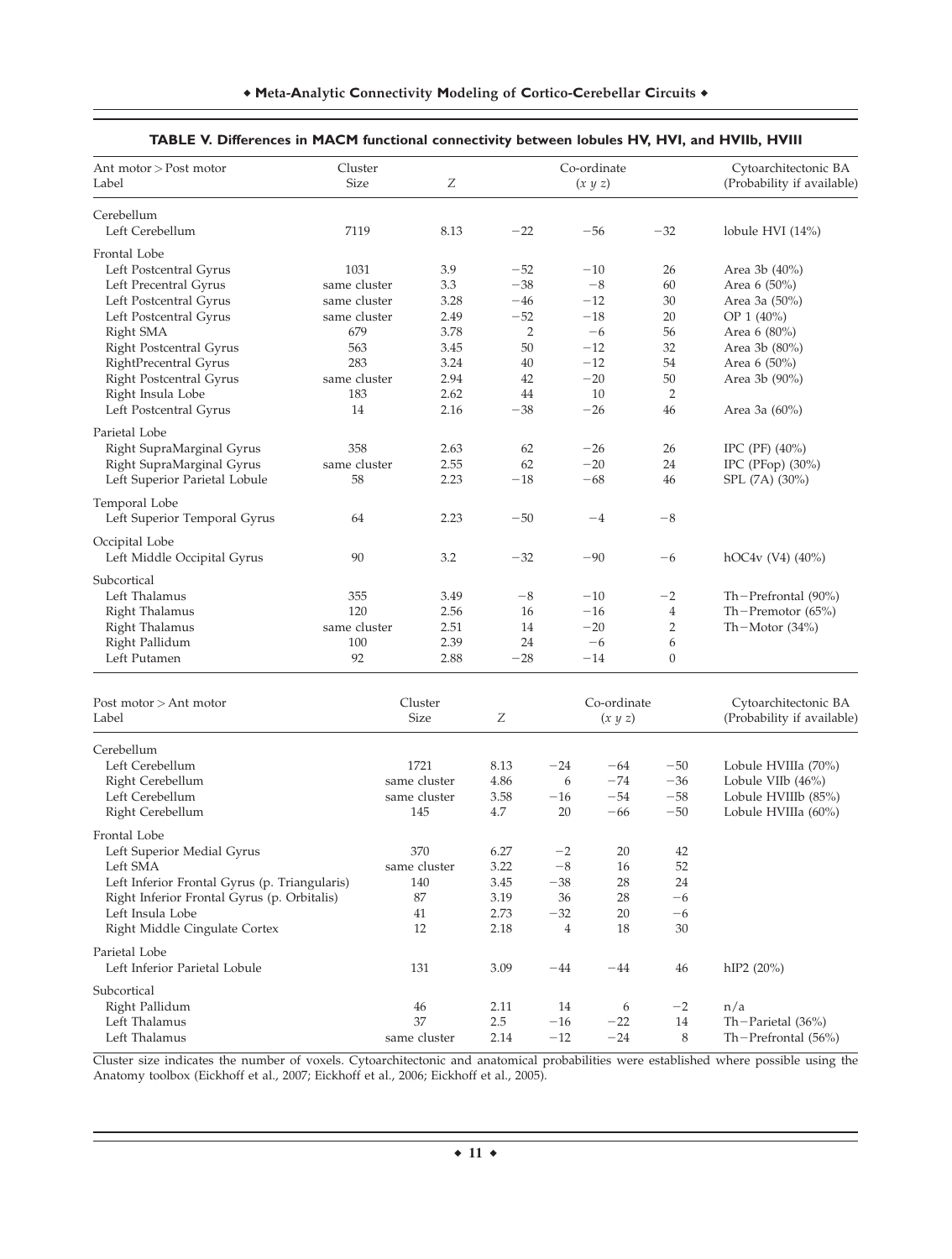# ◆ Balsters et al. ◆



### **Figure 4.**

MACM connectivity differences maps. Green activations show where lobules HV and HVI had greater connectivity than lobules HVIIb and HVIII. Yellow activations show where connectivity was greater for HVIIb and HVIII compared with lobules HV and HVI. **A**: Shows left hemisphere, top view and right hemisphere activations rendered on ch2better.nii anatomical image. **B**: Show coronal slices with cerebellar activations along with the same slice of the probabilistic cerebellar atlas [Diedrichsen et al., 2009] for comparison.





Functional profiling of cerebellar "motor" (HV, HVI, HVIIb, HVIII) and "prefrontal" (Crus I and Crus II) lobules. Bar plots show significant associations (FDR corrected, *P* < 0.05) of a psychological term (behavioral domains and paradigm classes) from BrainMap meta-data given observed brain activity. Functional

profiling was performed as individual motor (**A**) and prefrontal (**B**) masks, and difference analyses (**C**). In all plots the *x*-axis indicates relative probability values, red refers to "motor" cerebellar lobules and green refers to "prefrontal" cerebellar lobules.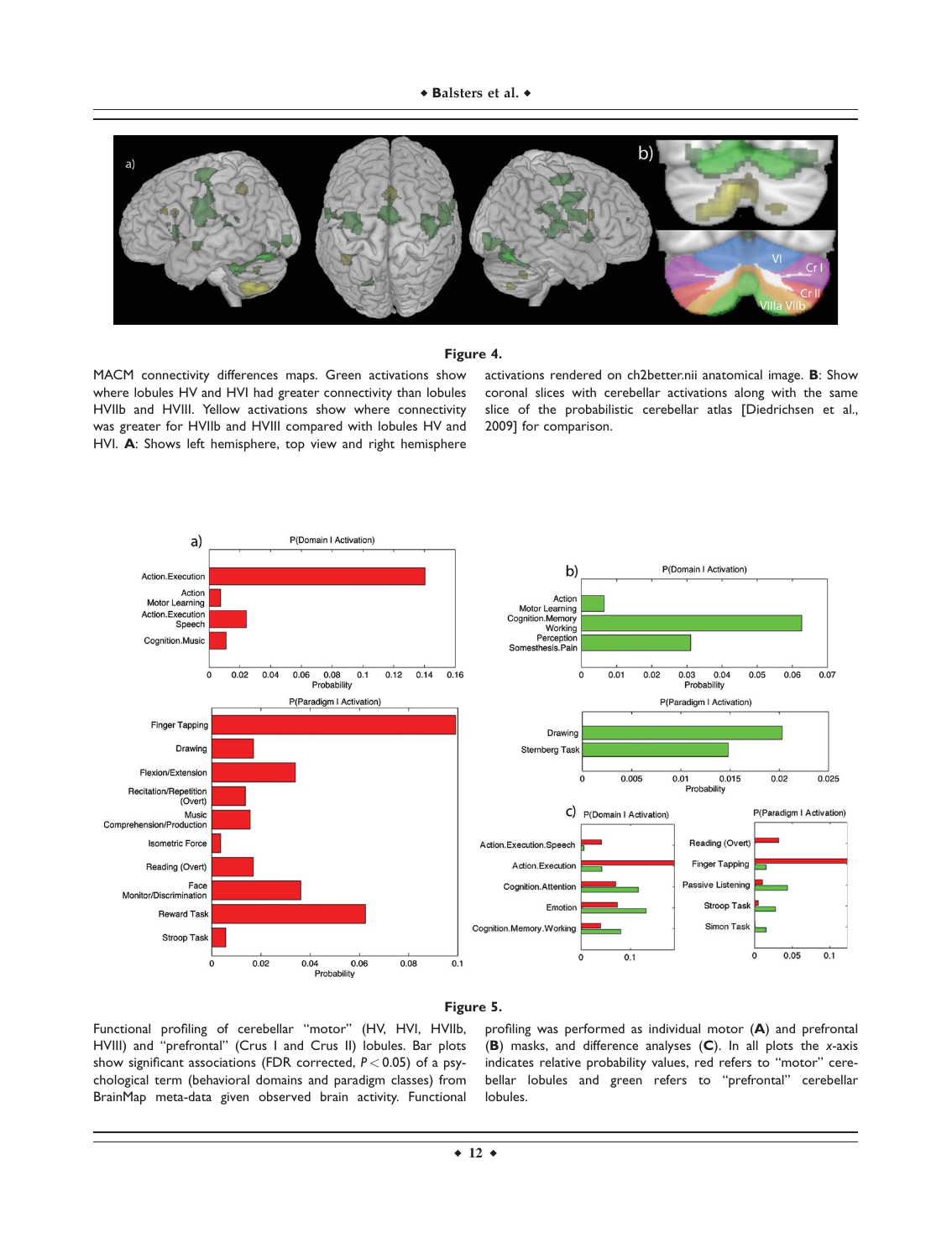



Functional profiling of cerebellar anterior (HV, HVI) and posterior (HVIIb, HVIII) "motor" lobules. Bar plots show significant associations (FDR corrected, *P* < 0.05) of a psychological term (behavioral domains and paradigm classes) from BrainMap metadata given observed brain activity. Functional profiling was per-

(Fig. 6c green) compared with anterior motor lobules (Fig. 6c red). The paradigms that drove these differences between anterior and posterior lobules were Go/No-Go tasks and action observation (Fig. 6c green).

# **DISCUSSION**

Studies investigating the anatomy of the corticocerebellar system have greatly contributed to the debate surrounding cerebellar contributions to cognition. Connectivity studies in both humans and nonhuman primates suggest that functionally distinct cortico-cerebellar loops exist; one concerned with "sensorimotor" information the other with "associative/non-motor" information [Stoodley, 2012]. This distinction is further supported by functional neuroimaging studies, perhaps most clearly and concisely shown through the use of meta-analytic tools [E et al.,

formed as individual anterior (**A**) and posterior (**B**) masks, and difference analyses (**C**). In all plots the *x*-axis indicates relative probability values, red refers to anterior cerebellar "motor" lobules and green refers to posterior cerebellar "motor" lobules.

2012; Moulton et al., 2010; Petacchi et al., 2005; Stoodley and Schmahmann, 2009]. However, these aforementioned studies focused solely on activity within the cerebellum and did not investigate cortico-cerebellar connectivity. This study uses MACM to bridge the large gap in the cortico-cerebellar literature between task-independent studies of connectivity and task-dependent functional neuroimaging studies. Our results show that cerebellar lobules HV, HVI, HVIIb, and HVIII had greater coactivation with motor and somatosensory regions compared with lobules Crus I and II which showed greater coactivation with prefrontal and parietal regions. These separate coactivation profiles were driven by distinct behavioral domains as well. Regions that coactivated with Crus I and II were primarily driven by emotion and cognitive tasks, while regions that coactivated with HV, HVI, HVIIb, and HVIII were driven by motor tasks.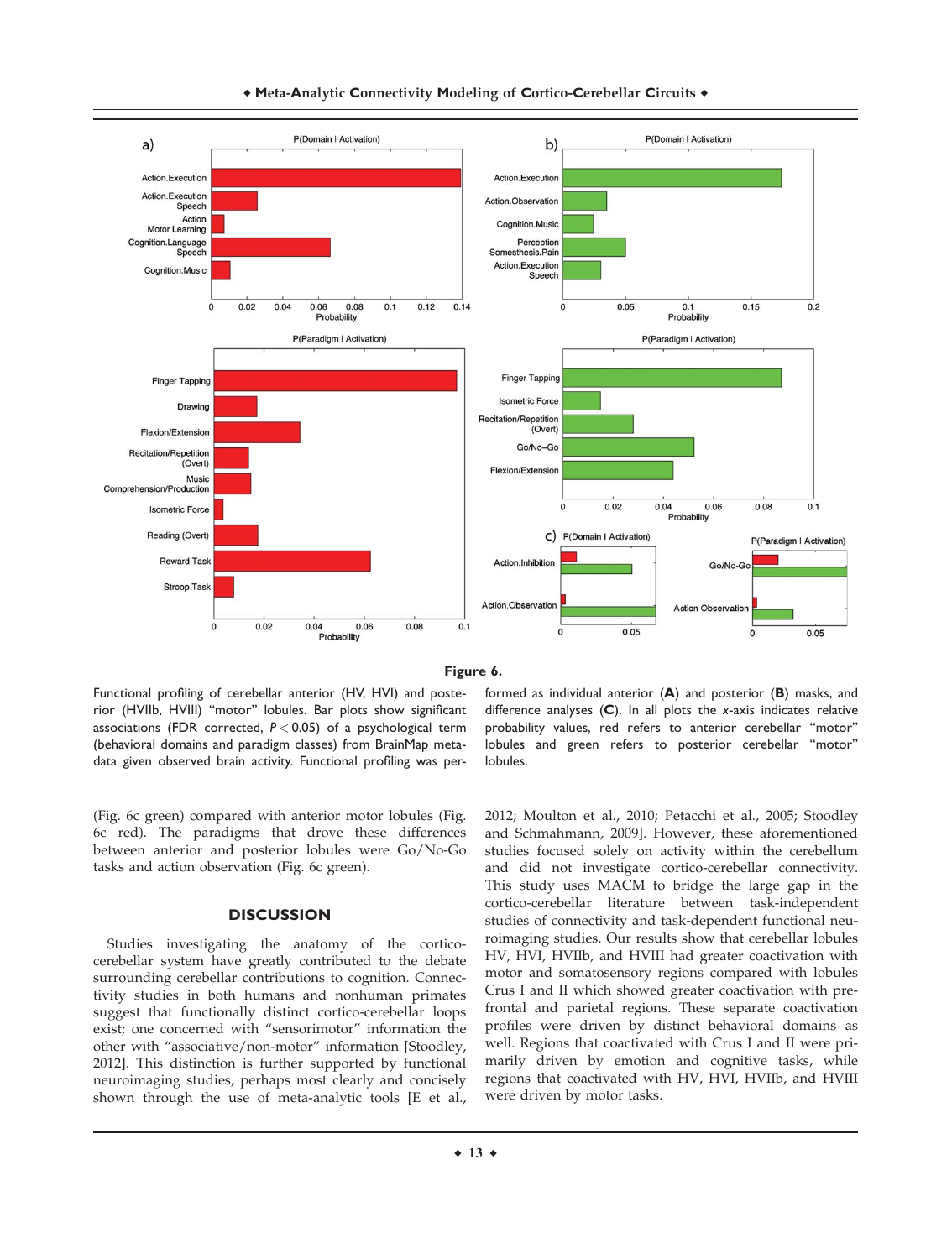# **Distinct "Associative" and "Motor" Cortico-Cerebellar Circuits**

One key feature of this study is that connectivity patterns established using task-independent methods such as tracer studies, diffusion tractography, or resting fMRI, were replicated when using task-dependent data. As repeatedly seen in connectivity studies using humans [Buckner et al., 2011; Krienen and Buckner, 2009; O'Reilly et al., 2010] and nonhuman primates [Kelly and Strick, 2003] we found that lobules Crus I and II were coactivated with prefrontal and parietal cortices, whilst lobules HV, HVI, HVIIb, and HVIII were coactivated with the pre- and postcentral gyrus (see Fig. 3). It is possible that by collapsing across lobules Crus I and II, or HV and HVI, we are introducing additional heterogeneity into the analyses and that lobules within each mask might have distinct roles to play in either motor or cognitive processes. For this reason we have provided additional analyses of individual lobules in Supporting Information. However, we would argue that analyses combining these cerebellar lobules are relevant given that they (1) conform with previous anatomical and functional connectivity studies [Kelly and Strick, 2003; O'Reilly et al., 2010], (2) conform with studies showing lobule specific evolutionary expansion [Balsters et al., 2010] and most importantly, (3) the paradigm class information extracted from these masks shows a clear distinction between cognitive paradigms (Crus I and II) and motor paradigms (HV, HVI, HVIIb, and HVIII) which were found to evoke activations in these masks. Figure 2 shows a large degree of overlap between coactivation patterns from Crus I and II VOIs, and coactivation patterns from HV, HVI, HVIIb, HVIII VOIs (see Fig. 2e). However, we believe this is because the majority of cognitive paradigms also include a motor response to establish whether the participant has performed the task correctly. This is a particularly important issue for cerebellar studies where it is important to disambiguate cognitive processes from subsequent motor processes [see Balsters and Ramnani, 2008, 2011; Balsters et al., 2013 for examples using temporal jittering]. FMRI studies of cognitive control typically include a motor response directly after a cue and the "cognitive subtraction" approach is then used to remove common motor processes and isolate distinct cognitive processes. Given the large number of studies included in the generation of these MACMs  $(\sim52,000)$  foci), it is not possible to assess how many of these studies have used a control condition or quality of the control condition used. Rather than constrain the analyses to particular types of contrasts we performed the analyses in a purely data-driven fashion. By contrasting the maps generated using MACM we can clearly highlight the unique connectivity patterns of these functionally distinct (as confirmed by the paradigm class information) sets of cerebellar lobules. Similar to a standard fMRI study, comparing Crus I and II coactivation patterns with respect to HV, HVI, HVIIb, and HVIII coactivations patterns clearly highlights the distinction

between prefrontal-parietal-cerebellar circuits and motorcerebellar circuits. This distinction was also apparent when analyzing behavioral domain and paradigm class metadata. Studies using cognitive and emotional tasks activated Crus I and II, while studies using motor tasks, specifically action execution, activated HV, HVI, HVIIb, and HVIII. Given differences in the MACM coactivation patterns, and differences in the tasks driving these corticocerebellar circuits, these results further suggest that independent cortico-cerebellar circuits contribute to both cognitive and motor control.

Middleton and Strick [2000, 2001] originally proposed that the cortico-cerebellar system was arranged as a collection of independent loops. The results of this study are in concert with this idea; however, it is important to state that even though separate cerebellar lobules were activated by different tasks, this does not mean that distinct regions of the cerebellum are performing different computations. Passingham et al. [2002] states that in order to understand the functions of a cortical region we must investigate its extrinsic connectivity and its intrinsic anatomical features. One of the most distinctive features of the cerebellar cortex is its uniform cellular structure [Eccles et al., 1967]. This uniformity conveys an important functional feature, namely that the cerebellar cortex performs the same process, or series of processes, regardless of whether the cortical input arrives from highly abstract/ cognitive regions in the prefrontal cortex, or regions of the primary motor cortex concerned with the specific dynamics of movement. In the present study we find activations in the cerebellar cortex were significantly evoked by Action (execution, motor learning, observation), Cognition (language, music, working memory, attention), and Perception. This is consistent with previous meta-analyses that have also shown the cerebellum is active during a wide array of sensory, motor, and higher cognitive processes [E et al., 2012; Moulton et al., 2010; Petacchi et al., 2005; Stoodley and Schmahmann, 2009]. Even though the current study and others suggest that distinct regions of the cerebellum are involved in processing different behavioral domains, we do not suggest that the role of the cerebellum within these independent cortico-cerebellar circuits differs. Rather, we would agree with the theories proposed by Kawato and Wolpert [Kawato and Wolpert, 1998; Wolpert et al., 1998] as well as Ramnani [2006] that the role of the cerebellar cortex is to automate information processes within cortical territories, regardless of whether that involves automating motor control processes in the primary motor cortex or working memory processes within the prefrontal cortex. For example, Imamizu et al. [2003, 2000] have demonstrated using fMRI that cerebellar lobules HV and HVI reduce in BOLD activity in a manner that conforms to control theoretic models of cerebellar function during the acquisition of a motor skill. Recently, Balsters and Ramnani [2011] extended these ideas to investigate more abstract information processing. While Imamizu et al. [2003, 2000] showed that the acquisition of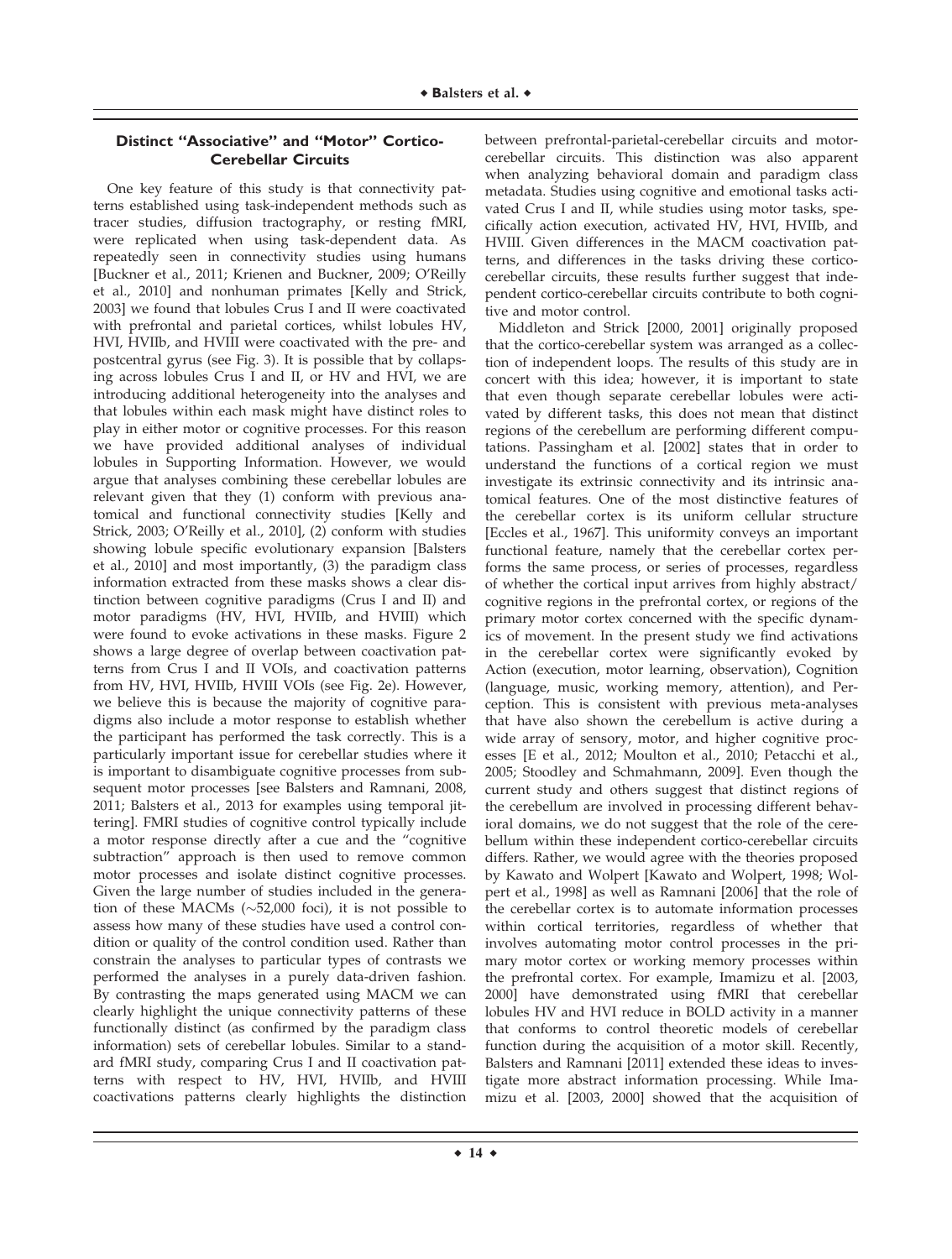motor skills lead to cerebellar plastic changes within cerebellar lobules HV and HVI, Balsters and Ramnani [2011] found that the automation of first-order rules lead to similar cerebellar plastic changes within Crus I, a region of the cerebellum repeatedly shown to be interconnected with the prefrontal cortex. Although this study demonstrates that cortico-cerebellar circuits contribute to distinct behavioral domains, we would maintain that the role of the cerebellum within these circuits is constant, i.e. aiding the automation of cortical processing.

# **Anatomical and Functional Differences Between Anterior (HV, HVI) and Posterior (HVIIb, HVIII) Cerebellar "Motor" Lobules**

Studies of both anatomy and function have led to the proposal that dual routes exist within the cortical motor system [Hoshi and Tanji, 2007; Passingham and Toni, 2001; Rathelot and Strick, 2009]. Studies of the cytoarchitectonic properties of primary motor cortex (BA 4) show a separation between anterior and posterior regions [areas 4a and 4p respectively; Geyer et al., 1996]. This dichotomy was further supported by Rathelot and Strick [2009] who subdivided the precentral gyrus into "old" and "new" M1 based on the presence of cortico-motoneuronal (CM) cells. CM cells within the caudal aspect of the precentral gyrus (putatively area 4p) allow signals from "new" M1 to bypass spinal cord mechanisms and output more complex motor behaviors. Phylo- and optogenetic studies suggest that this region has been "added" over the course of evolution, and is not present in all mammals [Nudo and Masterton, 1988]. Balsters et al. [2010] also demonstrated differences in the evolution of cerebellar lobules by showing that cerebellar lobules HVIIb and HVIIIa had increased in proportional volume in humans compared to nonhuman primates (capuchins and chimpanzees), whilst cerebellar lobules HV and HVI showed a significant decrease in proportional volume in humans compared with nonhuman primates. If evolutionary pressures act on complete functional systems rather than on individual brain areas [Streidter, 2005] then one might predict that posterior cerebellar lobules would show greater connectivity with "new" M1, whilst anterior cerebellar motor lobules would show greater connectivity with "old" M1. This hypothesis was not supported by our results, which showed that cerebellar lobules HV and HVI had greater connectivity with the precentral gyrus overlapping with both areas 4a and 4p compared to cerebellar lobules HVIIb and HVIII. This would suggest that the evolutionary expansion of cerebellar lobules HVIIb and HVIII in humans is not likely to be related to the presence of CM cells and the differentiation between 4a and 4p. On the basis of the anatomical tracing studies of Kelly and Strick [2003], we have assigned lobules HVIIB and HVIII as "motor" lobules. However, these lobules may in fact contribute to prefrontal/cognitive processes. Cerebellar

lobules HVIIb and HVIII showed greater connectivity with the superior medial gyrus (putatively Pre-SMA), bilateral inferior frontal gyrus, and the left inferior parietal lobule. The paradigms found to evoke these connectivity differences were action observation and inhibition. Studies of both action inhibition and third person learning have often reported activations within the superior medial gyrus and cingulate cortex [Apps et al., 2012, 2013; Chambers et al., 2009]. It may thus be argued that cerebellar lobules HV and HVI have greater connectivity with the primary motor cortex and play a greater role in motor learning, whilst cerebellar lobules HVIIb and HVIII have increased connectivity with the superior medial gyrus and thus may have an increased role in observational learning, possibly related to the presence of mirror neurons [Cattaneo and Rizzolatti, 2009]. One caveat of this analysis is that the number of experiments and foci contributing to anterior motor lobules is much higher than the number contributing to the posterior cerebellar lobules. Restrictions of the field of view in fMRI and default preprocessing settings in some neuroimaging packages mean that the posterior lobules of the cerebellum are often excluded from analysis and as such may be under-represented in these analyses. Although the exact functional distinction between these cerebellar lobules remains unclear, the use of MACM has helped us to refute potential hypotheses and develop novel hypotheses that will require further exploration, i.e., the possible distinction between action execution and observational learning within anterior and posterior cerebellar "motor" lobules.

# **Functional vs. Anatomical Cerebellar Parcellation**

This study, like many others, used anatomical VOIs to investigate connectivity. There are two main reasons for this; (1) this approach is in keeping with the majority of cerebellar connectivity studies (both non-human primate tracer studies and resting state fMRI studies) which have discussed their results in terms of lobular cerebellar anatomy, and (2) a probabilistic atlas based on the lobular anatomy of the cerebellar cortex is available to facilitate this type of analysis [Diedrichsen et al., 2009]. However, the cerebellum can also be categorised based on climbing fiber inputs originating from the inferior olive [Pijpers et al., 2005; Ruigrok, 2011; Voogd, 2012]. Studies investigating cortico-ponto-cerebellar-thalamic loops have described an anterior–posterior cerebellar functional topography, but studies of olivo-cerebellar connectivity have demonstrated a medial-lateral functional topography within the cerebellum. Unfortunately it is not currently possible to investigate this olivo-cerebellar functional organisation using MRI, but resting state connectivity studies have begun using hierarchical clustering as an alternative to anatomical VOIs. Both Buckner et al. [2011] and Bernard et al. [2012] recently investigated cortico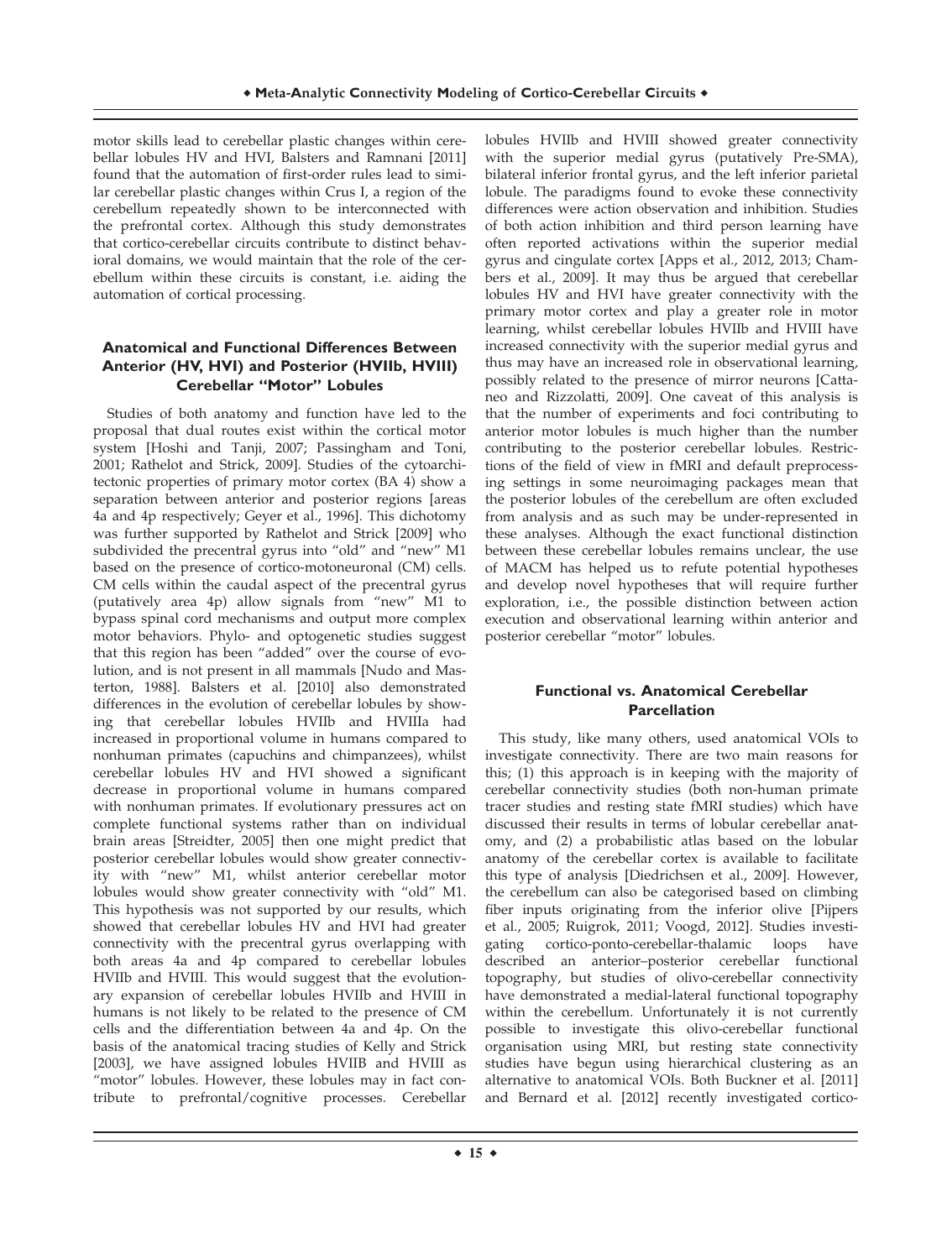cerebellar connectivity using a hierarchical clustering approach. The results of both analyses suggest that anatomical parcellations of the cerebellar cortex may be a rather crude approach that does not pick up functional sub-regions within cerebellar lobules. For example, both Buckner et al. [2011] and Bernard et al. [2012] show that Crus I contains 2–4 functional subdivisions. However, one broad criticism of hierarchical clustering approaches is that there is no gold-standard in choosing the correct or even just the optimal number of clusters. This can be seen when one compares Buckner et al [2011] (either 7 or 17 clusters) with Bernard et al. [2012] (20 clusters). The clustering algorithm of Bernard et al. [2012] separated lobules HV and HVI from lobules HVIIb and HVIII as functionally distinct units whilst neither of the solutions provided by Buckner et al. [2011] does. Although it is likely that these studies are more sensitive to functional subdivisions within the cerebellum there is still a great deal of uncertainty regarding this approach. An important extension of the present study would be to apply hierarchical clustering approaches to this task-dependent dataset. It is likely that the clustering achieved using task-dependent information compared to task-free fluctuations will be more informative and could help to refine our understanding of functional cortico-cerebellar differences. It would also be of interest to investigate MACM differences between cerebellar vermis and hemisphere. The cerebellar vermis has been linked to a wide array of behaviors such as posture and gait, eye movement, and emotional processing [Schmahmann, 1997]. Unfortunately, the size of the cerebellar vermis is very small (<5% of the total cerebellar grey matter; Diedrichsen et al., 2009), and the relative sizes of vermal lobules range from 1.67% (lobule VI) to 0.05% (Crus I) total grey matter. Given the limited size of the cerebellar vermis as a whole, as well as the vermal components of specific lobules, it was not possible to extract enough activation foci within these regions to perform a reliable MACM analysis.

## **CONCLUSIONS AND OUTLOOK**

This study provides the first evidence that corticocerebellar circuits established using task-independent methods are also present using task-dependent data. MACM also provided behavioral meta-data demonstrating that these independent cortico-cerebellar circuits are driven by distinct tasks. While this is important for developing our understanding of cerebellar information processing it is also important for understanding the consequences of cerebellar damage in different disease states. Reetz et al. [2012] used VBM to identify differences in cerebellar grey matter volume in a population with spinocerebellar ataxia 17 (SCA 17) compared with matched controls. Using cerebellar group differences as VOIs it was then possible to investigate task-independent connectivity using resting state fMRI and task-dependent connectivity using MACM in a much larger sample of healthy controls.

This approach highlights the behavioral and connectivity profiles of these affected regions in healthy individuals and then allows one to infer the likely consequences of damage to these regions. The results of Reetz et al. [2012] showed that both cognitive and motor cortico-cerebellar circuits were damaged, explaining the brunt of motor deficits but also the broad spectrum of neuropsychiatric deficits seen in SCA17. The present study and the study of Reetz et al. [2012] highlight the potential of MACM both as a method for probing the functions of neuroanatomical circuits in healthy individuals, and as a tool to investigate the clinical relevance of cerebellar damage.

## **REFERENCES**

- Apps MA, Balsters JH, Ramnani N (2012): The anterior cingulate cortex: Monitoring the outcomes of others' decisions. Soc Neurosci 7:424–435.
- Apps MA, Green R, Ramnani N (2013): Reinforcement learning signals in the anterior cingulate cortex code for others' false beliefs. Neuroimage 64:1–9.
- Badre D, D'Esposito M (2009): Is the rostro-caudal axis of the frontal lobe hierarchical? Nat Rev Neurosci 10:659–669.
- Balsters JH, Cussans E, Diedrichsen J, Phillips KA, Preuss TM, Rilling JK, Ramnani N (2010): Evolution of the cerebellar cortex: The selective expansion of prefrontal-projecting cerebellar lobules. Neuroimage 49:2045–2052.
- Balsters JH, Ramnani N (2008): Symbolic representations of action in the human cerebellum. Neuroimage 43:388–398.
- Balsters JH, Ramnani N (2011): Cerebellar plasticity and the automation of first-order rules. J Neurosci 31:2305–2312.
- Balsters JH, Whelan CD, Robertson IH, Ramnani N (2013): Cerebellum and cognition: Evidence for the encoding of higher order rules. Cereb Cortex 23:1433–1443.
- Bernard JA, Seidler RD, Hassevoort KM, Benson BL, Welsh RC, Wiggins JL, Jaeggi SM, Buschkuehl M, Monk CS, Jonides J, et al. (2012): Resting state cortico-cerebellar functional connectivity networks: a comparison of anatomical and selforganizing map approaches. Front Neuroanat 6:31.
- Buckner RL, Krienen FM, Castellanos A, Diaz JC, Yeo BT (2011): The organization of the human cerebellum estimated by intrinsic functional connectivity. J Neurophysiol 106:2322–2345.
- Caspers S, Zilles K, Laird AR, Eickhoff SB (2010): ALE metaanalysis of action observation and imitation in the human brain. Neuroimage 50:1148–1167.
- Cattaneo L, Rizzolatti G (2009): The mirror neuron system. Arch Neurol 66:557–560.
- Chambers CD, Garavan H, Bellgrove MA (2009): Insights into the neural basis of response inhibition from cognitive and clinical neuroscience. Neurosci Biobehav Rev 33:631–646.
- Cieslik EC, Zilles K, Caspers S, Roski C, Kellermann TS, Jakobs O, Langner R, Laird AR, Fox PT, Eickhoff SB (2012): Is there "One" DLPFC in cognitive action control? Evidence for heterogeneity from co-activation-based parcellation. Cereb Cortex.
- Crick FC, Koch C (2005): What is the function of the claustrum? Philos Trans R Soc Lond B Biol Sci 360:1271–1279.
- Diedrichsen J (2006): A spatially unbiased atlas template of the human cerebellum. Neuroimage 33:127–138.
- Diedrichsen J, Balsters JH, Flavell J, Cussans E, Ramnani N (2009): A probabilistic MR atlas of the human cerebellum. Neuroimage 46:39–46.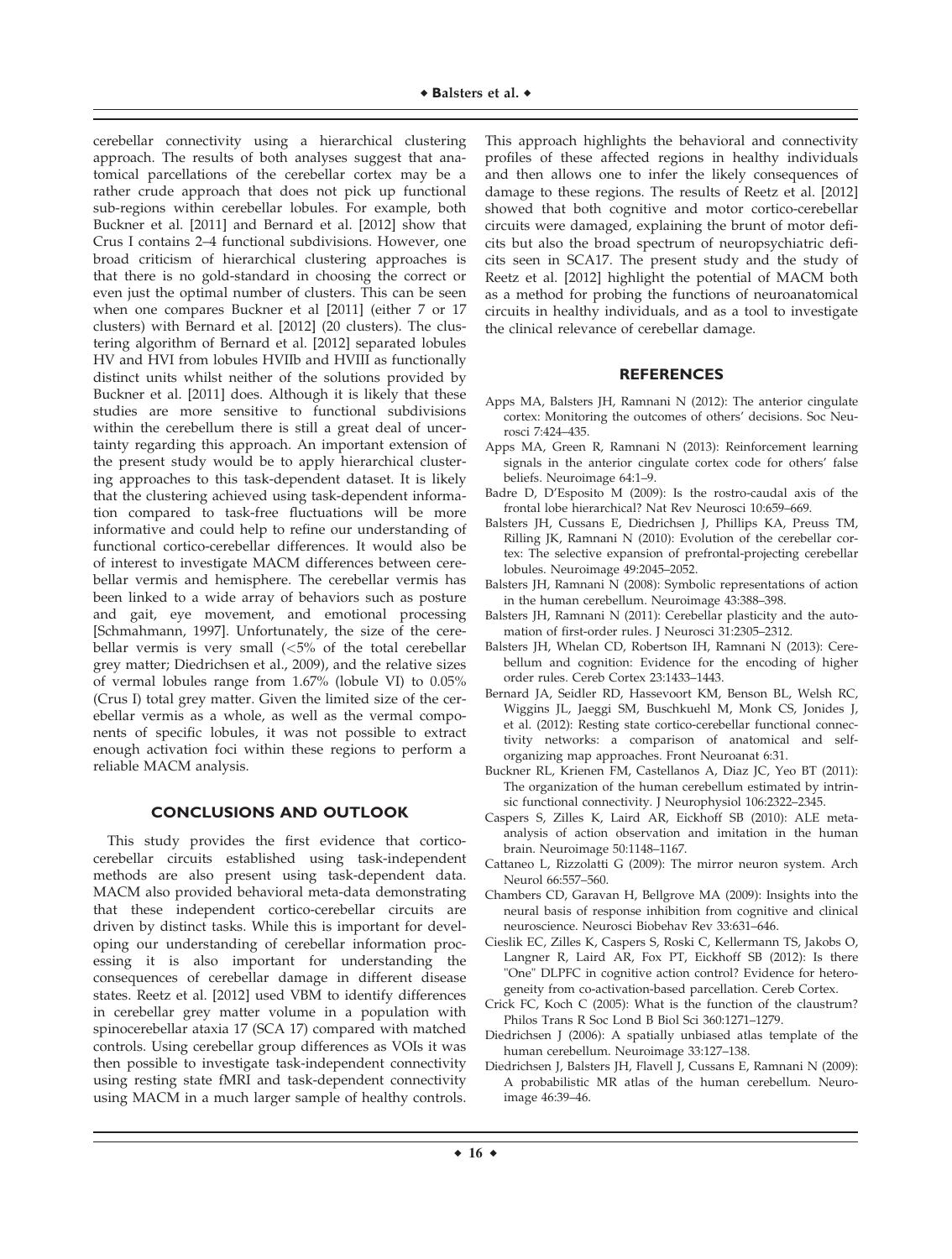- E KH, Chen SH, Ho MH, Desmond JE (2012): A meta-analysis of cerebellar contributions to higher cognition from PET and fMRI studies. Hum Brain Mapp.
- Eccles JC, Ito M, Szentagothai J (1967): The Cerebellum as a Neuronal Machine. New York: Springer-Verlag.
- Eickhoff SB, Bzdok D, Laird AR, Kurth F, Fox PT (2012): Activation likelihood estimation meta-analysis revisited. Neuroimage 59:2349–2361.
- Eickhoff SB, Bzdok D, Laird AR, Roski C, Caspers S, Zilles K, Fox PT (2011): Co-activation patterns distinguish cortical modules, their connectivity and functional differentiation. Neuroimage 57:938–949.
- Eickhoff SB, Grefkes C (2011): Approaches for the integrated analysis of structure, function and connectivity of the human brain. Clin EEG Neurosci 42:107–121.
- Eickhoff SB, Jbabdi S, Caspers S, Laird AR, Fox PT, Zilles K, Behrens TE (2010): Anatomical and functional connectivity of cytoarchitectonic areas within the human parietal operculum. J Neurosci 30:6409–6421.
- Eickhoff SB, Laird AR, Grefkes C, Wang LE, Zilles K, Fox PT (2009): Coordinate-based activation likelihood estimation metaanalysis of neuroimaging data: A random-effects approach based on empirical estimates of spatial uncertainty. Hum Brain Mapp 30:2907–2926.
- Eickhoff SB, Paus T, Caspers S, Grosbras MH, Evans AC, Zilles K, Amunts K (2007): Assignment of functional activations to probabilistic cytoarchitectonic areas revisited. Neuroimage 36: 511–521.
- Eickhoff SB, Schleicher A, Zilles K, Amunts K (2006): The human parietal operculum. I. Cytoarchitectonic mapping of subdivisions. Cereb Cortex 16:254–267.
- Eickhoff SB, Stephan KE, Mohlberg H, Grefkes C, Fink GR, Amunts K, Zilles K (2005): A new SPM toolbox for combining probabilistic cytoarchitectonic maps and functional imaging data. Neuroimage 25:1325–1335.
- Fox PT, Laird AR, Fox SP, Fox PM, Uecker AM, Crank M, Koenig SF, Lancaster JL (2005): BrainMap taxonomy of experimental design: Description and evaluation. Hum Brain Mapp 25:185– 198.
- Fox PT, Lancaster JL (2002): Opinion: Mapping context and content: The BrainMap model. Nat Rev Neurosci 3:319–321.
- Geyer S, Ledberg A, Schleicher A, Kinomura S, Schormann T, Burgel U, Klingberg T, Larsson J, Zilles K, Roland PE (1996): Two different areas within the primary motor cortex of man. Nature 382:805–807.
- Habas C, Kamdar N, Nguyen D, Prater K, Beckmann CF, Menon V, Greicius MD (2009): Distinct cerebellar contributions to intrinsic connectivity networks. J Neurosci 29:8586–8594.
- Hoshi E, Tanji J (2007): Distinctions between dorsal and ventral premotor areas: Anatomical connectivity and functional properties. Curr Opin Neurobiol 17:234–242.
- Imamizu H, Kuroda T, Miyauchi S, Yoshioka T, Kawato M (2003): Modular organization of internal models of tools in the human cerebellum. Proc Natl Acad Sci USA 100:5461–5466.
- Imamizu H, Miyauchi S, Tamada T, Sasaki Y, Takino R, Putz B, Yoshioka T, Kawato M (2000): Human cerebellar activity reflecting an acquired internal model of a new tool. Nature 403:192–195.
- Kawato M, Wolpert D (1998): Internal models for motor control. Novartis Found Symp 218:291–304; discussion 304–307.
- Kelly RM, Strick PL (2003): Cerebellar loops with motor cortex and prefrontal cortex of a nonhuman primate. J Neurosci 23: 8432–8444.
- Krienen FM, Buckner RL (2009): Segregated fronto-cerebellar circuits revealed by intrinsic functional connectivity. Cereb Cortex 19:2485–2497.
- Laird AR, Eickhoff SB, Fox PM, Uecker AM, Ray KL, Saenz JJ, Jr., McKay DR, Bzdok D, Laird RW, Robinson JL, et al. (2011): The BrainMap strategy for standardization, sharing, and metaanalysis of neuroimaging data. BMC Res Notes 4:349.
- Laird AR, Eickhoff SB, Kurth F, Fox PM, Uecker AM, Turner JA, Robinson JL, Lancaster JL, Fox PT (2009a): ALE meta-analysis workflows via the brainmap database: Progress towards a probabilistic functional brain Atlas. Front Neuroinform 3:23.
- Laird AR, Eickhoff SB, Li K, Robin DA, Glahn DC, Fox PT (2009b): Investigating the functional heterogeneity of the default mode network using coordinate-based meta-analytic modeling. J Neurosci 29:14496–14505.
- Laird AR, Lancaster JL, Fox PT (2005): BrainMap: the social evolution of a human brain mapping database. Neuroinformatics 3: 65–78.
- Lancaster JL, Tordesillas-Gutierrez D, Martinez M, Salinas F, Evans A, Zilles K, Mazziotta JC, Fox PT (2007): Bias between MNI and Talairach coordinates analyzed using the ICBM-152 brain template. Hum Brain Mapp 28:1194–1205.
- Larsell O, Jansen O (1972): The Comparative Anatomy and Histology of the Cerebellum: The Human Cerebellum, Cerebellar Connections and Cerebellar Cortex. Minneapolis: University of Minnesota Press.
- Middleton FA, Strick PL (2000): Basal ganglia and cerebellar loops: Motor and cognitive circuits. Brain Res Brain Res Rev 31(2-3):236–250.
- Middleton FA, Strick PL (2001): Cerebellar projections to the prefrontal cortex of the primate. J Neurosci 21:700–712.
- Moulton EA, Schmahmann JD, Becerra L, Borsook D (2010): The cerebellum and pain: Passive integrator or active participator? Brain Res Rev 65:14–27.
- Nichols T, Brett M, Andersson J, Wager T, Poline JB (2005): Valid conjunction inference with the minimum statistic. Neuroimage 25:653–660.
- Nickl-Jockschat T, Schneider F, Pagel AD, Laird AR, Fox PT, Eickhoff SB (2011): Progressive pathology is functionally linked to the domains of language and emotion: Meta-analysis of brain structure changes in schizophrenia patients. Eur Arch Psychiatry Clin Neurosci 261 (Suppl 2):S166–S171.
- Nudo RJ, Masterton RB (1988): Descending pathways to the spinal cord: A comparative study of 22 mammals. J Comp Neurol 277:53–79.
- O'Reilly JX, Beckmann CF, Tomassini V, Ramnani N, Johansen-Berg H (2010): Distinct and overlapping functional zones in the cerebellum defined by resting state functional connectivity. Cereb Cortex 20:953–965.
- Passingham RE, Stephan KE, Kotter R (2002): The anatomical basis of functional localization in the cortex. Nat Rev Neurosci 3:606–616.
- Passingham RE, Toni I (2001): Contrasting the dorsal and ventral visual systems: Guidance of movement versus decision making. Neuroimage 14(1 Part 2):S125–S131.
- Petacchi A, Laird AR, Fox PT, Bower JM (2005): Cerebellum and auditory function: An ALE meta-analysis of functional neuroimaging studies. Hum Brain Mapp 25:118–128.
- Pijpers A, Voogd J, Ruigrok TJ (2005): Topography of olivocortico-nuclear modules in the intermediate cerebellum of the rat. J Comp Neurol 492:193–213.
- Ramnani N (2006): The primate cortico-cerebellar system: Anatomy and function. Nat Rev Neurosci 7:511–522.